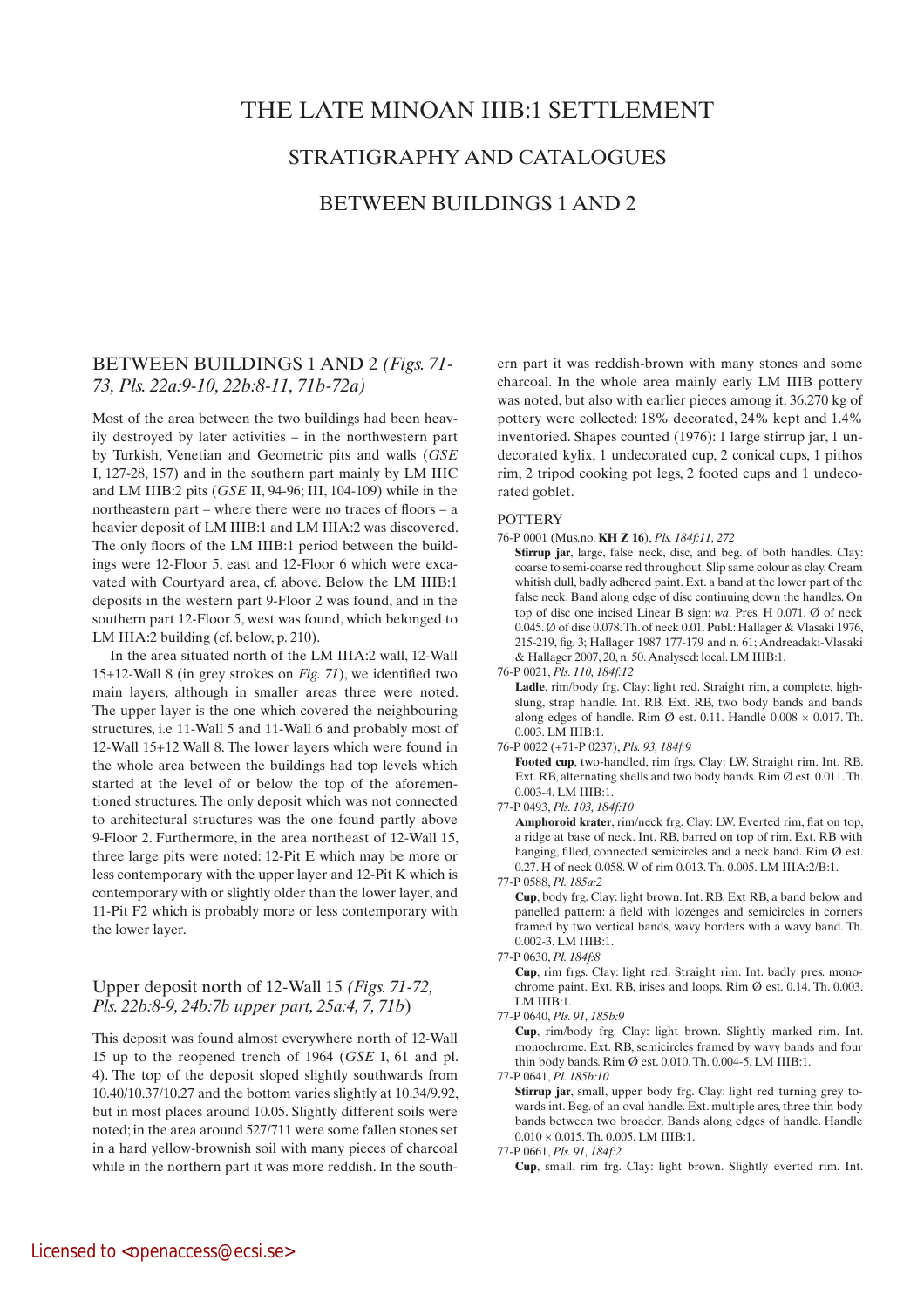monochrome. Ext. RB concentric semicircles and a row of dots. Rim Ø est. 0.92. Th. 0.003. LM IIIB:1.

77-P 0669, *Pls. 95, 184f:1*

Goblet, body/stem and foot frg. Clay: light reddish-brown. Solid stem, part of a vertical, strap handle. Int. a circular band around base. Ext. a bird and flowers, three to four body bands, a band on upper stem and monochrome foot. Bands along edges of handle. H pres. 0.155. Stem Ø 0.026. Foot Ø 0.078. Handle 0.006 × 0.027. Th. 0.003-6. LM IIIA:1.

77-P 0791, *Pl. 185b:2*

Kylix, body frgs. Clay: LW. Ext. flowers and two upper body bands. Th. 0.002-3. LM IIIB:1.

77-P 0792, *Pl. 185b:7*

 **Krater**, body frg. Clay: LW. Ext. a kind of elaborate lozenge. Th. 0.003-6. LM IIIB:1.

77-P 0793, *Pls. 126, 185b:4*

 **Kylix**, rim/body frg. Clay: buff, hard, fine. Flaring rim. Int. RB. Ext. RB and octopus (FM 21). Rim Ø est. 0.16. Th. 0.004. Myc IMP. FS 258B. LH IIIB:1.

77-P 0794, *Pls. 106*, *185b:8*

 **Amphoriskos**, rim/neck/body frg. Clay: reddish-brown. High, flaring neck/rim. Int. broad RB. Ext. RB neck band, concentric semicircles, a thin band below and three body bands. Rim Ø est. 0.045. Th. 0.002. LM IIIB:1.

77-P 0795 (+73-P 0352), *Pl. 185b:6*

 **Amphoroid krater**, body frgs. Clay: LW. Ext. a whorl shell and a flower. Th. 0.006-8. Misfired. LM IIIB:1.

77-P 0796, *Pls. 93, 185b:1*

 **Footed cup**, two-handled, lower body/stem/foot frg. Clay: LW. Int. a spiral. Ext. a band on upper stem and along edge of foot. Stem Ø 0.032. Foot Ø est. 0.06. LM IIIB:1.

77-P 0797, *Pl. 185b:5*

 **Krater**, rim frg. Clay: LW. Everted rim. Int. RB. Ext. RB and an octopus. Th. 0.004-5. LM IIIB:1.

77-P 0798, *Pl. 185b:3*

 **Kylix**, body frgs. Clay: LW. Int. accidental dot. Ext. an octopus. Th. 0.003-4. LM IIIB:1.

77-P 1183, *Pls. 100, 185a:10* 

 **Krater**, foot frg. Clay: light brown. Splaying foot. Int. broad circle around base. Ext. monochrome foot. Stem Ø 0.041. Foot Ø 0.079. Th. 0.008. LM IIIA:2/B:1.

77-P 1184, *Pl. 185a:11*

 **Stirrup jar**, large, false neck/disc frg. Clay: red to dark brown. Yellowish-cream slip and dark brown paint. Sunken disc. Ext. a band along edge of disc, a neck band. Disc  $\emptyset$  est. 0.064. Handle 0.022  $\times$ 0.031. Analysed: local. LM IIIA:2/B:1.

77-P 1185, *Pl. 185c:1*

Stand, leg frg. Clay: creamish-light brown. A low ridge on upper part, leg ended on one side. Ext. a band on ridge a band below, diagonal bands framed by vertical bands. A band along edge. Ø est. (on ridge) 0.20. Th. 0.010-13. LM IIIA:2/B:1.

77-P 1186, *Pls. 114, 185c:5*

Jar, rim/neck/body frg. Clay: light reddish-brown with grey core. Plain ware. Slightly flaring neck/rim, a complete, vertical, strap handle from rim. Rim Ø est. 0.12. Handle 0.013 × 0.030. Th. 0.005-8. LM IIIA:2/B:1.

77-P 1188, *Pl. 185a:9*

**Open vessel** (cup?), rim frg. Clay: buff, hard, fine. Flaring rim. Int. RB. Barred on top of rim. Ext. RB, foliate band (FM 64) and a band below. Rim Ø est. 0.15. Th. 0.005. Myc IMP. LH IIIB:1?

77-P 1198, *Pl. 184f:7*

 **Rhyton**, conical, handle frg. Clay: LW. Part of a vertical, high-slung, strap handle with a central ridge. Ext. monochrome with reserved band on ridge. Handle  $0.013 \times 0.026$ . LM IIIB:1.

77-P 1199, *Pl. 185c:7*

 **Footed cup**, one-handled, rim frg. Clay: light red. Plain ware. Straight rim, a complete, vertical, oval handle. Rim Ø est. 0.010. Handle 0.007 × 0.011. Th. 0.003. Burnt. LM IIIB:1.

77-P 1200, *Pl. 185a:5*

 **Bowl**, deep, rim frg. Clay: light red with buff core, hard, fine. Slightly flaring, lipless rim. Int. RB. Ext. RB, broad curved band and small semicircles. Rim Ø est. 0.15. Th. 0.004. Myc IMP. FS 284. LH IIIB:1.

77-P 1201, *Pl. 185a:6*

 **Footed cup**, two-handled, rim frg. Clay: light red. Yellow slip and red paint. Straight rim. Int. RB. Ext. RB and quirks. Th. 0.004. LM IIIB:1.

77-P 1203, *Pl. 185a:3*

 **Bowl**, body frg. Clay: light red. Part of a horiz., roll handle. Int. RB. Ext. RB, a band around handle attachment, a vertical row of short strokes and three body bands. Handle  $0.011 \times 0.011$ . Th. 0.004. LM IIIB:1.

77-P 1204, *Pl. 185c:4*

 **Footed cup**, one-handled, lower body/stem/foot frg. Clay: light brown. Plain ware. Scar from a vertical handle. Stem Ø 0.022. Foot Ø est. 0.066. Th. 0.004. Late type. LM IIIB:1.

77-P 1205 (+77-P 1121), *Pls. 94, 185a:4*

 **Bowl**, rim/body frgs. Clay: LW. Slightly marked rim. Int. RB. Ext. RB, zigzag with shells. Rim Ø est. 0.16-17. Th. 0.003. LM IIIB:1.

77-P 1206, *Pl. 185a:8*

 **Kylix**, body frgs. Clay: LW. Ext. octopus. Th. 0.004-5. LM IIIB:1.

77-P 1207, *Pls. 93, 185a:1*

 **Footed cup**, two-handled, rim frg. Clay: light brown. Almost straight rim. Int. RB. Ext. RB, fringed concentric semicircles and a body band. Rim Ø est. 0.116. Th. 0.004. LM IIIB:1.

77-P 1208 (+73-P 0240), *Pl. 184f:5*

 **Closed vessel**, body frgs. Clay: light brown to light red. Ext. chevrons and two body bands. Th. 0.005. LM IIIB:1.

77-P 1209, *Pls. 109, 185c:3*

 **Mug**, base frg. Clay: red with grey core. Flat base with a hole through base close to body. Ext. five bands at base. Base Ø est. 0.12. Th. 0.005. LM IIIB:1.

77-P 1210 (+77-P 1301; 82-P 0619), *Pls. 95, 185a:7*

 **Bowl**, rim/body frgs. Clay: light brown. Slightly everted rim, scar from a horiz., roll handle. Int. monochrome. Ext. RB, alternating arcs and two body bands. Bands around handle attachments. Rim Ø est. 0.17. Th. 0.004-6. LM IIIB:1.

77-P 1211, *Pls. 92, 184f:4*

 **Cup**, rim/body frg. Clay: LW. Everted rim. Int. RB. Ext. RB and hatched fields with spaced-out opposed semicircles, three body bands and a vertical band around handle section. Rim Ø est. 0.14. Th. 0.002-3. LM IIIA:2/B:1.

77-P 1212, *Pls. 116, 185c:6*

Ladle, handle frg. Clay: light brown. Plain ware. Straight rim, an almost complete, high-slung, strap/oval handle. Handle 0.010. × 0.026. Th. 0.004. LM IIIA:2/B:1.

 **Pithos**, rim frg. Sand-tempered fabric variant A. Rectangular rim, moderately beaked. Th. 0.016-30. Est. rim Ø 0.44. MpL 0.150. Rather worn. 0.02 large stone in the clay. Late MM-LM I/II.

77-P 1216, *Pl. 184f:6*

 **Storage jar**, body frg. Clay: red. Coarse fabric. Part of a neck, a high ridge at base of neck. Th. 0.009-15. LM IIIA:2/B:1.

77-P 1217, *Pl. 184f:3*

**Rhyton**, conical, body frg. Clay: LW. Ext. a foliate band. Ø est. 0.07. Th. 0.005. LM IIIA:2/B:1.

77-P 1282, *Pls. 119, 185b:11*

 **Tray**, full profile. Clay: red. Coarse fabric. Flaring rim. H 0.045. Rim Ø est. 0.25. Base Ø est. 0.20. Th. 0.006-10. LM IIIA:2/B:1.

Pithos, body frg. Gravel-tempered fabric. Horiz. rfb with deep rather regular crescent-shaped impressions (2A). Th. 0.016-19. W of rfb

0.028. MpL 0.082. Sec. burnt all over. LM III.

## LM I

77-P 0622, *Pl. 185c:2*, **Open vessel**?; 77-P 1187, **Cup**; 77-P 1202, **Open vessel**; 77-P 1214, **Semiglobular cup**; 77-P 1215, **Open vessel**.

Outside joins

76-P 0022 to 71-P 0237, *GSE* III, 68. 77-P 0795 to 73-P 0352, Room E, extension, p. 106.

77-P 1205 to 77-P 1121, *GSE* II, 87.

<sup>77-</sup>P 1213, *Pls. 212, 215a:10*

<sup>77-</sup>P 2035, outside j. 77-P 2076, *Pl. 215f:8*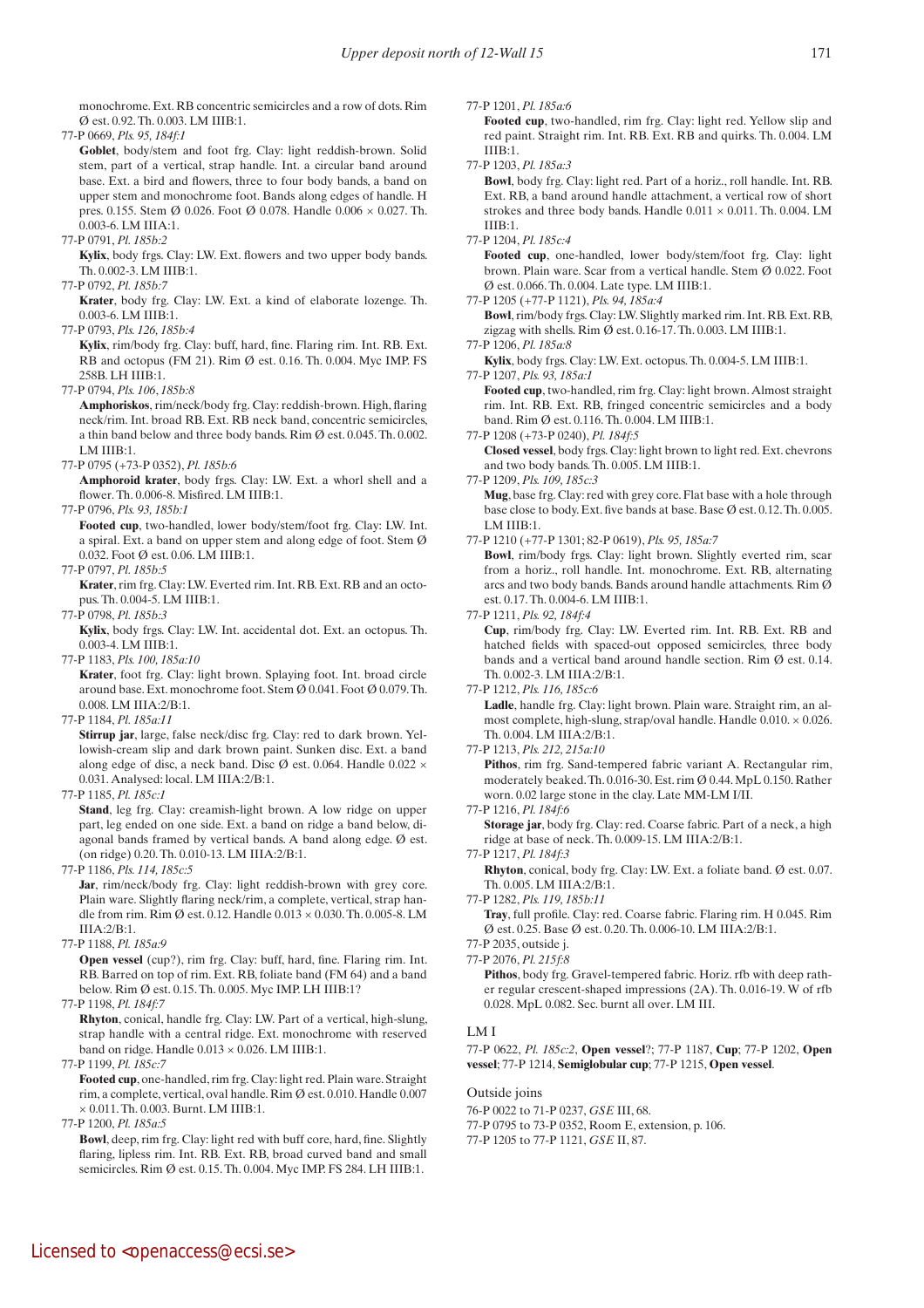

77-P 1208 to 73-P 0240, Room E, extension, p. 106. 77-P 1210 to 77-P 1301, *GSE* III, 106. 82-P 0619, *GSE* III, 96.

77-P 2035 to 71-P 1205, *GSE* I, 207. 77-P 0881, Room C, between layer with stones and floor, p. 50. 80-P 0806, Room D, between layer with stones and floor, p. 64.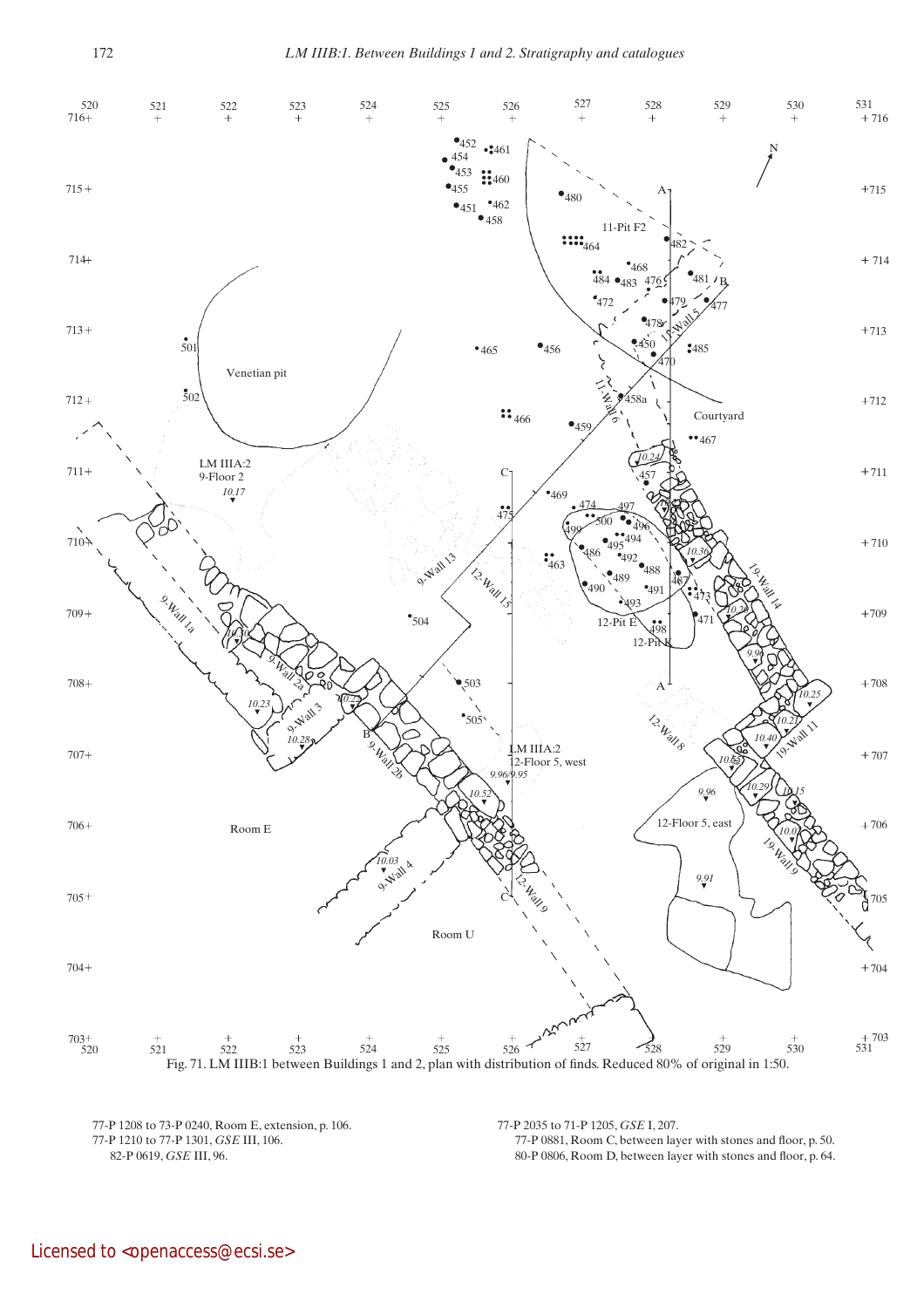

# Fig. 72a-b. Between Buildings 1 and 2, sections A-A and B-B; cf. *Fig. 71*. Reduced 80% of original in 1:50.

# SMALL FINDS

77-TC 049, *Pls. 217, 250d:5*, 527.71/712.80/10.29 [450]

**Figurine**, headless quadruped, body. Bovine? Good condition. Light brown clay, fine, hard, grits. Light brown slip. Reddish-brown paint, thick, slightly lustrous. Rather roughly modelled, start of four legs, neck and tail. Neck very thin. Hanging plastic tail broken off. Hind part thicker than front part. Four horiz. bands along body and back. Band round neck. Probably of the Linear Type 2. L 0.058. H 0.027. Th. of body 0.015.

76-FR 006a, *Pl. 250c:1* [451]

 **Unpainted plaster**, four frgs. Medium hard, almost pure plaster with traces of burning. Flat, but not smooth surface. Mpd. 0.043. Th. 0.013-19. LM I.

76-FR 006b, *Pl. 250c:1* [451]

 **Unpainted plaster**, one corner frg. Medium hard, almost pure plaster with traces of burning. Flat, but not smooth surface. Mpd. 0.041. Th. 0.017. LM I.

- 76-MISC 003, *Pl. 251a:2* (see below, Shells) [452]
- 76-MISC 004, *Pl. 251a:3* (see below, Shells) [453]
- 76-MISC 007, *Pl. 250d:3* (see below, Shells) [454]
- 76-MISC 008, *Pl. 251a:1* (see below, Shells) [455]

77-MISC 025, *Pl. 250c:2* [456]

 **Unpainted plaster**, six frgs. Soft, finely gritted plaster. Flat, but not smooth surface. Mpd 0.064. Th. 0.012. LM IIIB:1.

77-MISC 031, *Pl. 251a:4*, 527.96/710.90/9.91 (see below, Shells) [457] 76-S 033, *Pl. 250d:2* [458]

 **Bead**? Dark grey stone. Of a rounded shape with a very smooth surface. No SH visible. Ø 0.008.

- 77-S 026, *Pl. 250d:4*, 527.53/712.07/10.33 [458a]
- **Rock crystal**. Of an irregular shape. Ø 0.017.

77-S 030, *Pl. 250d:1* [459]

**Grinder**, type 2, completely pres. Greyish-white igneous stone. One facet from polishing. Ø 0.062. Weight 0.328.

# OBSIDIAN

76-OB 013a, **Unworked raw material** [460]; 76-OB 013b, **Rejuvenation chip** [460]; 76-OB 013c, **Chip of core's shaping** [460]; 76-OB 013d, **Rejuvenation chip** [460]; 76-OB 013e, **Debris or waste by-product of core reduction** [460]; 76-OB 013f, **Chip of core's reduction** [460]; 76-OB 015a, **Rejuvenation chip** [461]; 76-OB 015b, **Bladelet** [461]; 76-OB 015c, **Blade** [461]; 76-OB 032, **Flake of core's shaping** [462]; 77-OB 047a, **Exhausted core**, *Pl. 268a:1* [463]; 77-OB 047b, **Platform rejuvenation flake**, *Pl. 268c:3* [463]; 77-OB 047c, **Blade** [463]; 77-OB 098a, **Flake of core's shaping** [464]; 77-OB 098b, **Flake of core's reduction** [464]; 77-OB 098c, **Blade** [464]; 77-OB 098d, **Blade** [464]; 77-OB 098e, **Debris or waste by-product of core reduction** [464]; 77-OB 098f, **Bladelet** [464]; 77-OB 098g, **Chip of core's reduction** [464]; 77-OB 098h, **Bladelet** [464]; 77-OB 104, **Geometric (trapeze) on blade**, *Pl. 266* [465]; 77-OB 115a, **Flake of core's shaping** [466]; 77-OB 115b, **Chip of core's reduction** [466]; 77- OB 115c, **Debris or waste by-product of core reduction** [466]; 77-OB 115d, **Debris or waste by-product of core reduction** [466]; 77-OB 118a, **Crested blade** [467]; 77-OB 118b, **Chip of core's reduction** [467]; 77-OB 128, **Bladelet** [468]; 77-OB 183, **Chip of core's reduction** [469].

#### BONES

The deposit contained several bones. From adult and young were O*vis*, *Ovis/Capra*, and *Sus* (at least 2 young individuals). The only adult animals were *Capra*, *Bos*, *Cervus*, and *Equus asinus*, and *Avis*. On one of the *Ovis/Capra* fragments the bone is broken in the medial part and healed with pseudarthrosis and strong callus. The horse is represented by a skull fragment.

# SHELLS

2 *Murex* – water-worn "ring", L 0.043, W 0.024, opening H 0.018, W 0.0155; open apex and side, L 0.058+, W 0.061+. 1 *Glycymeris* – left, water-worn, W 0.046, H 0.0445. 3 *Cerastoderma* – left: W 0.0195, H 0.018; 2 right: W 0.0195, H 0.018, W 0.0245, H 0.023; frg. worn, H 0.026+. 3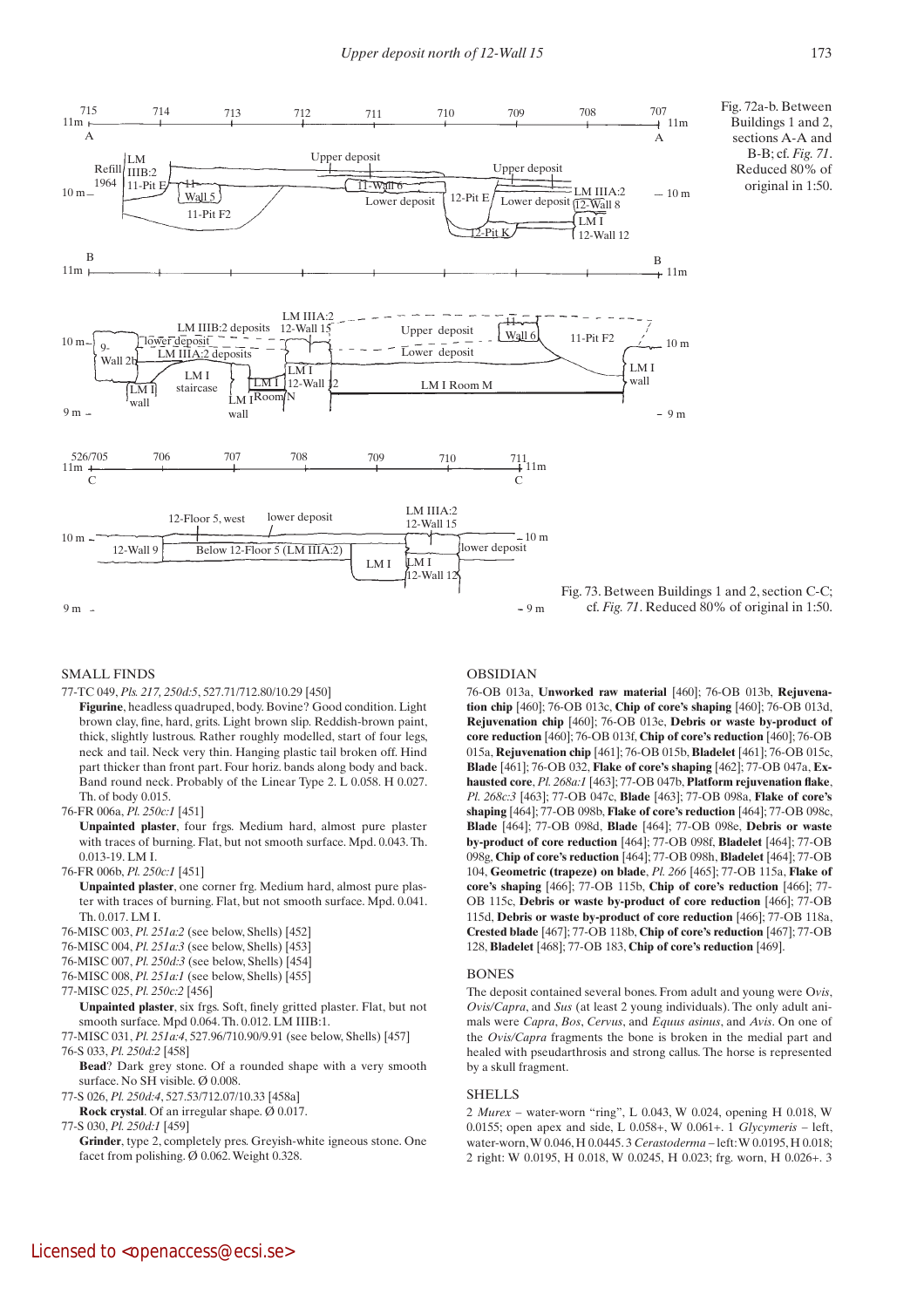*Spondylus* – lower, L 0.104, H 0.084, hinge W 0.044, fresh, large; lower, hinge 0.046, large, much bored exterior, possibly collected dead; upper umbonal frg., fresh, hinge W 0.044. 4 *Arca* – three right: 0.038 × 0.017, hinge W 0.031; 0.0365  $\times$  0.0145, hinge W 0.033, one broken; left, W 0.047+. 16 *Pinna* frgs. – umbonal and distal end frgs., water-worn, W 0.050+, H 0.023+; two frgs.,  $-$  0.058+  $\times$  0.040+, 0.059+  $\times$  0.028; 8 frgs.  $0.051 \times 0.030$ , (76-MISC 003a);  $0.028 \times 0.035$  (76-MISC 003b);  $0.044 \times$ 0.014 (76-MISC 003c); 0.036 × 0.020 (76-MISC 003d); 0.0335 × 0.034 (76-MISC 003e); 0.026 × 0.024 (76-MISC 003f); 0.027 × 0,017, a bit worn  $(76-MISC 003g); 0.029 \times 0.012 (76-MISC 003h); 3 frgs. -0.062 \times 0.027$ (76-MISC 004a); 0.070 × 0.025(76-MISC 004b); 0.060 × 0.020 (76-MISC 004c); 1 frg. – L 0.017 (76-MISC 007); 2 frgs. – rather complete frg. L 0.076, W 0.027 (76-MISC 008a); frg. – 0.022 × 0.008 (76-MISC 008b). 1 *Conus* – L 0.023, W 0.0145, water-worn, bleached white. *Paracentrotus* – not seen by D.R. (77-MISC 031).

*Comments*: This deposit had many stones, several pieces of charcoal and in places it was overlying the LM IIIB:1 walls. This seems to indicate that the deposit was part of the LM IIIB:1 destruction. Seen in this context **KH Z 16**, with the incised *wa* which was found very close to Building 2, becomes interesting in that during the 2005 excavations in this building an almost intact, inscribed stirrup jar also with an isolated *wa*, for *wa-na-ka-te-ro*, royal (cf. Andreadaki-Vlasaki & Hallager 2007, 17-20) was discovered. Many shells and pieces of obsidian were noted. The joins to layers between stones and floor in Rooms C and D may perhaps also be taken as an indication that we are dealing with a destruction debris.

# Lower deposit north of 12-Wall 15 *(Figs. 71-73, Pls. 22b:10-11, 24b:7b lower part)*

In the deposit red to brown-yellowish, red and reddish-brown soil with many stones of different sizes and many pieces of charcoal was noted. The bottom of the deposits was reached at 9.95/9.75. The pottery in these deposits was early LM IIIB with some LM IIIA and few earlier pieces. 39.450 kg of pottery were collected: 7% decorated, 74% kept and 0.7% inventoried. Shapes were not counted.

## POTTERY

- 77-P 1013 (+82-P 0731), *Pls. 109, 185e:13*
	- **Mug**, body frgs. Clay: LW. A low groove between two low ridges on mid-body. Int. RB. Ext. RB, a band below, shells and a mid-body band. Th. 0.003-4. LM IIIA:2/B:1.
- 77-P 1131, *Pl. 185e:5*  **Cup**, body frg. Clay: light brown. Int. monochrome. Ext. foliate scroll? and four body bands. Th. 0.004. LM IIIA:2/B:1.
- 77-P 1132, *Pl. 185e:1*

 **Bowl**, rim frg. Clay: LW. Slightly everted rim. Int. RB. Ext. RB, zigzag with semicircles and three body bands. Rim Ø est. 0.16. Th. 0.003-5. LM IIIB:1.

77-P 1133, *Pl. 185e:7*

 **Kylix**, body frg. Clay: buff, hard, fine. Ext. octopus (FM 21) and five, thin body bands. Th. 0.004-5. Myc IMP. FS 258B. LH IIIB:1.

77-P 1134 (+77-P 1569/1570), *Pl. 185e:2*

 **Bowl**, rim frgs. Clay: LW. Straight rim with a low ridge below. Int. RB. Ext. RB and sprays? Rim Ø est. 0.14-16. Th. 0.004. Misfired. LM IIIB:1.

77-P 1135, *Pl. 185e:4*

 **Cup**, body frg. Clay: light brown. Int. RB? Ext. panelled pattern: wavy borders framed by a vertical band and a filled semicircle, a body band. Th. 0.003. LM IIIB:1.

77-P 1145, *Pl. 185e:9*

 **Tripod cooking pot**, small, leg. Clay: light red with grey core. Coarse fabric. Leg round in section  $\varnothing$  0.022 × 0.022. Burnt. LM IIIA:2/B:1.

#### 77-P 1146, *Pl. 185e:3*

 **Bowl**, body frg. Clay: light brown. Int. monochrome. Ext. alternating shells?, a broad and a thin body band. Th. 0.004-5. KNO. LM IIIB:1. 77-P 1147, *Pl. 185e:6*

**Stirrup** jar, small, upper body frg. Clay: light brown. Ext. semicircles with chevrons in-between, two thin body bands between two broader. Th. 0.004-5. LM IIIB:1.

# 77-P 1148, *Pls. 124, 185e:8*

 **Amphora**, oval-mouthed, rim/neck/body frg. Clay: red. Coarse fabric. Flaring neck/rim, a complete, vertical, oval handle from below rim. Rim Ø est. 0.013. Handle 0.018 × 0.025. Th. 0.008-10. LM IIIA:2/B:1.

77-P 1302, *Pl. 185d:2*

Kylix, lower body/stem frg. Clay: light brown. Plain ware. Solid stem, scar from both strap, vertical handles. Stem Ø 0.023. Th. 0.003-5. Analysed: local. LM IIIB:1.

77-P 1303, *Pl. 185d:1*

 **Footed cup**, one-handled, lower body/stem/foot frg. Clay: light brown. Plain ware. Stem Ø 0.036. Foot Ø est. 0.058. Early type. Burnt. LM IIIA:2.

77-P 1304, *Pls. 122, 185d:4*

 **Storage jar**, rim/body frg. Clay: dark reddish-brown. Coarse fabric. Straight rim, flat on top, a complete, horiz., roll handle. Rim Ø est. 0.32. Handle 0.018 × 0.029. Th. 0.010-15. Burnt. LM IIIA:2/B:1.

77-P 1305, *Pl. 185d:3*

 **Cooking dish**, rim/body frg. Clay: brown. Coarse fabric. H of rim 0.041. Base th. 0.005. Body th. 0.008. Burnt. LM IIIA:2/B:1.

77-P 1377, *Pl. 215d:6*

**Pithos**, body frg. Gravel-tempered fabric. Three neighbouring, horiz. rfbs with large, irregular finger impressions (1A). Th. 0.014-25. W of rfb 0.022-26. MpL 0.210. Sec. burnt on the ext. face. LM III.

77-P 1976, *Pl. 185e:10*

**Kylix**, rim frg. Clay: LW. Slightly everted, rounded rim. Int. RB. Ext. RB and flower. Rim Ø est. 0.17. Th. 0.003. LM IIIB:1.

77-P 1977, *Pl. 185e:11*

 **Kylix**, body frg. Clay: LW. Ext. sprays/flowers and two lower body bands. Th. 0.004-5. LM IIIB:1.

77-P 2075, *Pl. 215e:7*  **Pithos**, body frg. Gravel-tempered fabric. Rfb with crescent-shaped impressions, in which there are tool marks (cloth?) (2A). Th. 0.017. W of rfb 0.025. MpL 0.061. LM III.

77-P 2103, *Pl. 214d:1*

 **Pithos**, body frg. with horiz. handle. Sand-tempered fabric variant A. Swellings on the int. of wall from attachment of handle (L 0.15; W 0.047). Th. 0.021-24. MpL 0.180. Sec. burnt on both faces. Late MM-LM I/II.

77-P 2104, *Pl. 214d:14*

Pithos, body frg. Sand-tempered fabric variant A. Horiz. rfb with crescent-shaped impressions (2A). Th. 0.010-12. W of rfb 0.023. MpL 0.077. Sec. burnt int./ext. Late MM-LM I/II.

77-P 2105, *Pl. 214d:11*

 **Pithos**, horiz. handle. Sand-tempered fabric variant A. Handle ovoid in section; swellings on the int. face (L 0.155; W 0.036). Remains of white painted bands around the handle and trickle drops? on handle. Th. 0.014. MpL 0.155. Sec. burnt at int. face. Late MM-LM I/II.

#### LM I

77-P 1975, *Pl. 185e:12*, **Closed vessel**.

## MM

77-P 0799, **Open vessel**.

Outside joins

77-P 1013 to 82-P 0731, Courtyard, 19-Pit K2, p. 151. 77-P 1134 to 77-P 1569/1570, *GSE* III, 102.

SMALL FINDS

# 77-FR 015, *Pl. 250e:2* [470]

 **Unpainted plaster**, two frgs. Hard, gritted plaster with traces of burning. Flat, but not smooth surface; cracked. Mpd. 0.035. Th. 0.013. LM IIIB:1.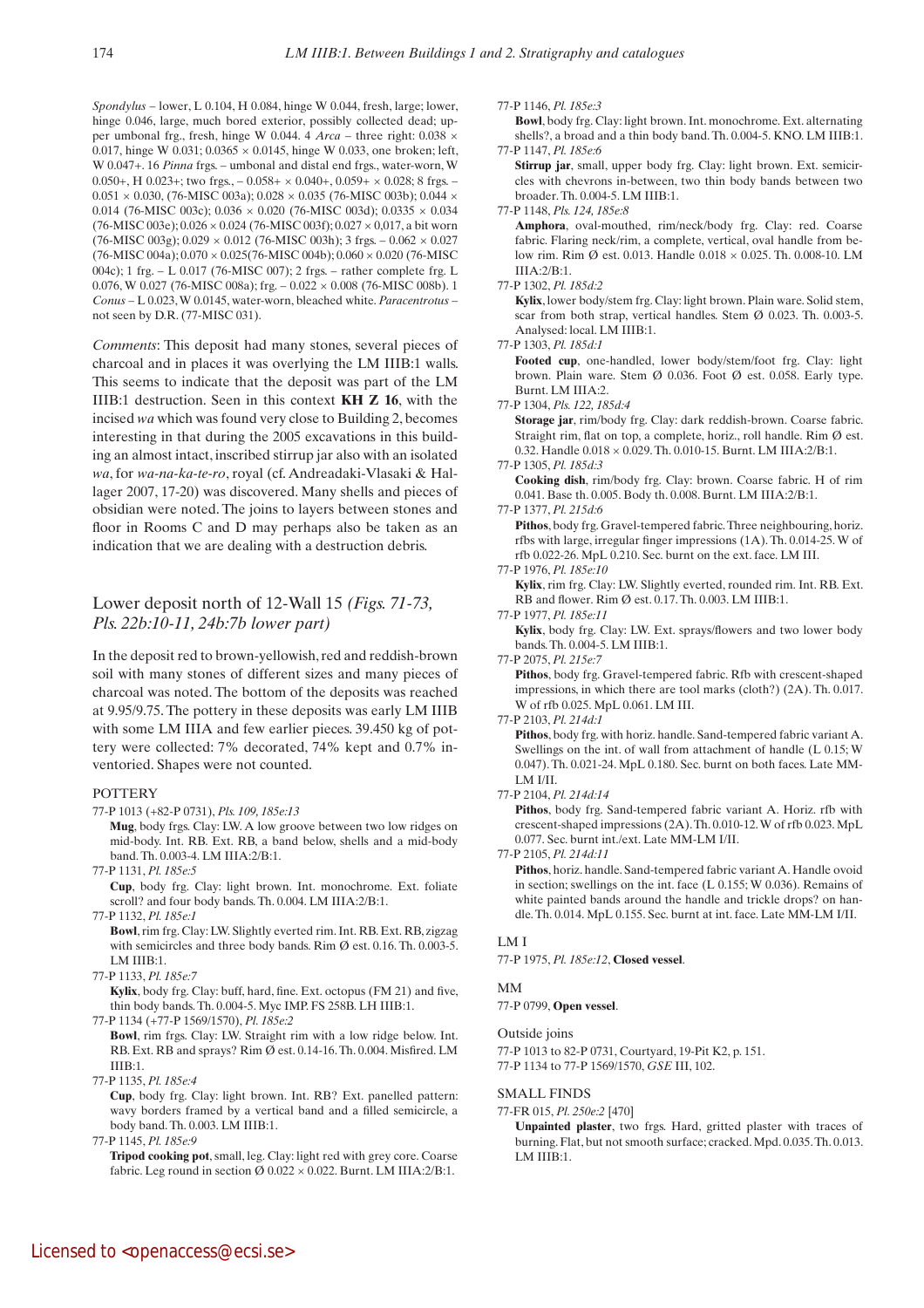# 77-S 035, *Pl. 250e:1* [471]

 **Rock crystal**. Of an irregular shape. Ø 0.016.

# OBSIDIAN

77-OB 130, **Crested blade**, *Pl. 263* [472]; 77-OB 138a, **Flake of the proximal part of exhausted bladelet core**, *Pls. 264, 268a:2* [473]; 77-OB 138b, **Flake of core's reduction** [473]; 77-OB 138c, **Debris or waste by-product of the shaping of the nodule** [473]; 77-OB 175, **Bladelet**, *Pl. 269c:4* [474]; 77-OB 179a, **Flake of core's reduction** [475]; 77-OB 179b, **Platform rejuvenation flake** [475].

#### **BONES**

The lower deposits contained bones which, except for an adult *Cervus*, all were represented by adult and young animals: *Ovis*, *Capra*, *Ovis/ Capra*, *Sus* and *Bos*.

*Comments*: The LM IIIB deposits contained many bones and pieces of charcoal were noted everywhere. In this area north of 12-Wall 15, there seems not to have been a big difference between the upper and lower layers, and the entire deposit can probably be considered part of an LM IIIB:1 destruction debris most likely to have derived from Building 2.

# Lower deposit south of 12-Wall 15 (*Figs. 71, 72B-B, 73, Pl. 24b:12)*

Above the actually preserved part of the LM IIIA:2 12-Floor 5, west (cf. below, p. 210) and further towards the northwest within the square 524.5-526.5/706.2-709.2 were two deposits of the period. The deposits were badly destroyed by the Venetian wall (W1-010, cf. *GSE* I, 167-168). They were excavated at levels 10.09 to 9.96 and were sloping slightly towards the southwest. The soil was light brown-yellowish, compact, and reddish with charcoal below. The pottery in these deposits contained LM IIIB and LM IIIA sherds including a few earlier, mostly LM I pieces. In 1977 4.600 kg of pottery were collected: 20% decorated, 58% kept and 0.9% inventoried. Shapes counted (1973): 1 large stirrup jar, 1 decorated and 2 undecorated kylikes, 1 undecorated cup, 2 undecorated bowls, 15 conical cups, 5 tripod cooking pot legs, 3 undecorated goblets, 3 tripod storage jar legs and 15 footed cups.

# **POTTERY**

- 73-P 0132, *Pls. 95, 188e:12*
	- **Kylix**, lower body/stem frg. Clay: LW. Hollowed stem. Ext. octopus on body and monochrome upper stem. Stem Ø 0.028. Th. 0.007-10. LM IIIB:1.
- 73-P 0133 (+77-P 0466), *Pls. 96, 188e:3*

 **Kylix**, rim frgs. Clay: LW. Everted, rounded rim. Int. RB. Ext. RB and flowers. Rim Ø est. 0.017. Th. 0.003-4. Burnt. LM IIIB:1.

73-P 0134, *Pl. 188e:4*

 **Bowl**, base frg. Clay: light reddish-brown. Raised base. Int. filled circle at base and two bands above. Ext. base band. Base Ø est. 0.06. Th. 0.008. Analysed: local. LM IIIB:1.

73-P 0135, *Pl. 188e:5*

 **Cup**, body frg. Clay: light greyish-brown. Ext. "free style". Th. 0.004. LM IIIA:2/B:1.

73-P 0136, *Pl. 188e:2*

 **Bowl**, base frg. Clay: LW. Flat base. Int. filled circle at base and a band above. Ext. base band. Base Ø est. 0.043. Th. 0.004-6. Analysed: local. LM IIIB:1.

73-P 0137, *Pl. 188e:6*

 **Cup**, body frg. Clay: LW. Int. sponge pattern. Ext. three body bands. Th. 0.003-4. LM IIIA:2.

73-P 0138, outside j.

- 73-P 0139, *Pl. 188e:8*
	- **Kylix**, body frg. Clay: LW. Ext. a curved "ladder". Th. 0.003-5. Analysed: local. LM IIIB:1.

73-P 0140, *Pl. 188e:11*  **Closed vessel**, body frg. Clay: light brown. Ext. a body band and a

flower? Th. 0.008-10. LM IIIA:2/B:1.

73-P 0141, *Pl. 188e:7*

**Pyxis**, body frg. Clay: cream. Ext. band between shoulder and body, a band on body. Max. body Ø est. 0.15. Th. 0.004-5. LM IIIA:2/B:1. 73-P 0142, *Pl. 188e:10*

 **Stirrup jar**, large, upper body frg. Clay: brown with grey core. Scar

from spout, false neck and one handle. Ext. band around the upper section. Th. 0.007-12. LM IIIA:2/B:1.

73-P 0143, *Pl. 188e:1*

 **Bowl**, handle frg. Clay: light red. Part of a horiz., roll handle. Ext. band on lower edge of handle and barred on top. Handle 0.012  $\times$ 0.013. LM IIIB:1.

73-P 0144, *Pl. 188e:9*

 **Kylix**, rim/body frgs. Clay: buff to light red, fine. Short, rounded lip. Int. RB. Ext. RB, faint traces of the body dec., four thin body bands between two broader. Rim Ø est. 0.15. Th. 0.003-8. Myc IMP. FS 257. LH IIIA:2.

73-P 0152, *Pls. 113, 188g:8*

 **Footed cup**, one-handled, lower body/stem/foot frg. Clay: light red. Plain ware. Stem Ø 0.023. Foot Ø 0.061. Th. 0.005-7. Late type. LM IIIB:1.

73-P 0154, *Pl. 188g:7*

Goblet, small, stem frg. Clay: red. Plain ware. Hollowed stem. Stem Ø 0.019. Th. 0.007. LM IIIA:2.

73-P 0155, *Pl. 188g:6*

 **Kylix**, stem frg. Clay: red to brown. Plain ware. Hollowed stem. Stem Ø 0.03. Th. 0.009-10. LM IIIA:2/B:1.

73-P 0156, *Pl. 188g:5*

 **Kylix**, lower body/stem frg. Clay: light reddish-brown. Plain ware. Hollowed stem. Stem Ø 0.036 (not middle). Th. 0.005-6. Burnt. LM IIIB:1.

73-P 0183, *Pl. 188g:2*

 **Stirrup jar**, large, false neck/disc frg. Clay: light red. Slightly sunken disc. Ext. a band around edge of disc and a cross? in the middle, a band along top of handle. Disc  $\emptyset$  est. 0.072. Handle 0.023  $\times$  0.035. Analysed: local. LM IIIA:2/B:1.

73-P 0184, *Pl. 188g:3*

 **Storage jar**, body frg. Clay: light greenish-grey. Ext. filled circle? and a band with fringes. Th. 0.010. LM IIIA:2/B:1.

73-P 0185, *Pl. 188g:1*

Kylix, lower body/stem frg. Clay: light brown. Plain ware. Partly hollowed stem. Stem Ø 0.023. Th. 0.005-10. LM IIIB:1.

73-P 0889 (+73-P 0887; 76-P 0061; 80-P 0462; 80-P 0923), *Pls. 111, 188f* Larnax, rim/body frgs. Clay: light brown with grey core. Broad, everted rim, a ridge below. Part of a second curved, circular? ridge. Int. three bands close to rim. Chessboard pattern on top of rim. Ext. chevrons on rim, a band below, bars on ridges framed by broad bands, and running spirals on upper body. W of rim 0.065. Th. 0.024- 29. LM IIIB:1.

 **Pithos**, body frg. Gravel-tempered fabric. Rfb with slender and narrow, somewhat irregular, crescent-shaped impressions (2B). Th. 0.017-22. W of rfb 0.031. MpL 0.095. Sec. burnt on ext. face. LM III. 77-P 1979, *Pl. 188e:13*

 **Closed vessel**, body frg. Clay: red turning brown towards int., several incl. and filled with "silver mica". Thin white dull paint on a greyish surface. Ext. three body bands. Th. 0.004-6. Kytheran IMP. LM III.

77-P 1985, outside j

77-P 2151 (+77-P 1100), *Pls. 99, 188g:4*

 **Krater**, body frg. Clay: reddish-brown. Ext. a panelled pattern: a branch framed by three vertical bands, four thin body bands. Max. body Ø est. 0.36. Th. 0.003-7. Burnt. LM IIIB:1.

<sup>77-</sup>P 1737, *Pl. 216d:2*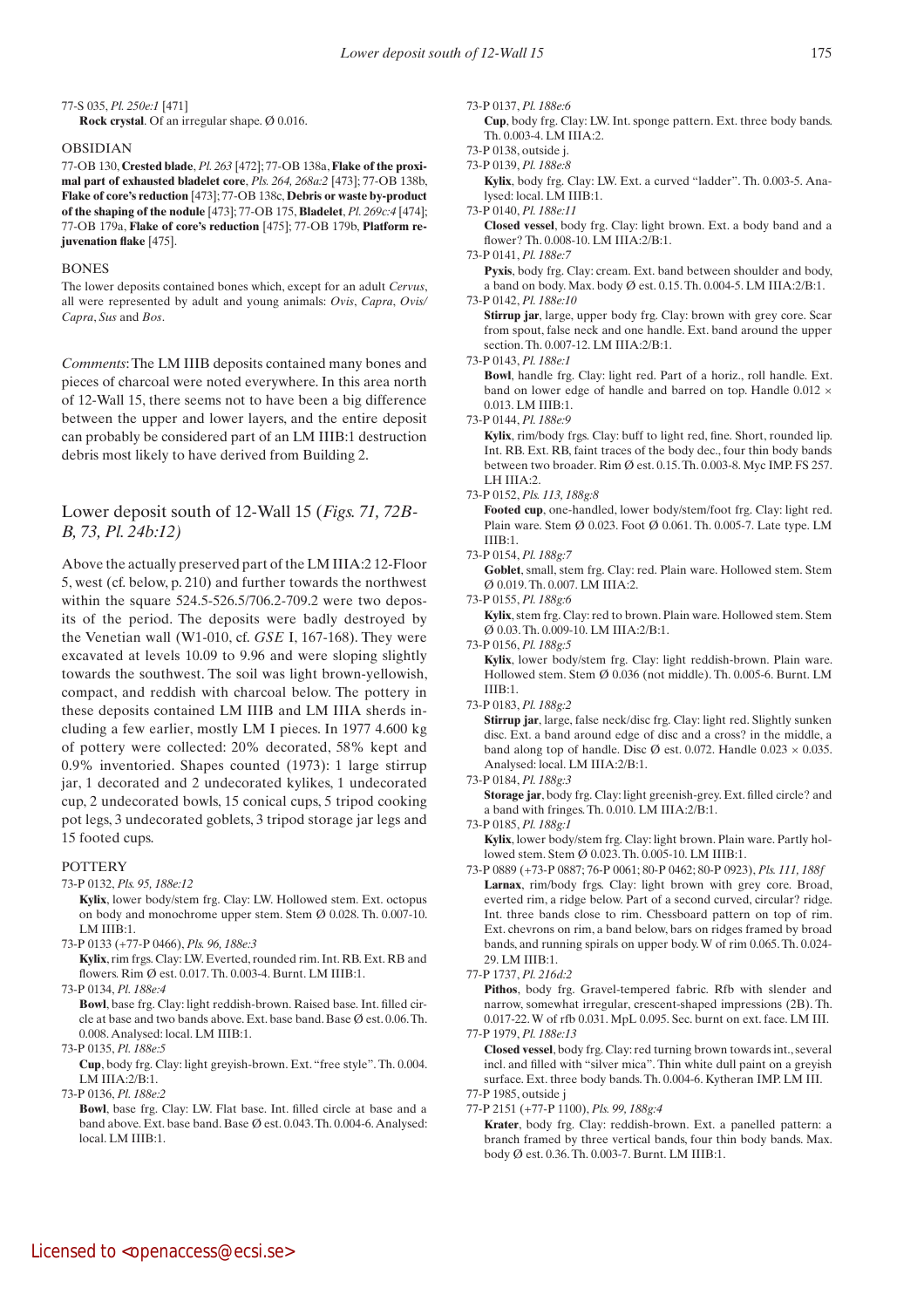LM I

73-P 0153, **Conical cup**; 73-P 1029, **Open vessel**.

Outside joins 73-P 0133 to 77-P 0466, *GSE* III, 104. 73-P 0138 to 82-P 1512b, LM IIIA:1, Vol. V. 73-P 0889 to 73-P 0887, *GSE* II, 47. 76-P 0061, *GSE* III, 171. 80-P 0462, *GSE* III, 157. 80-P 0923, *GSE* III, 165. 77-P 1985 to 77-P 1986, LM IIIA:2, Space F, 12-Floor 5, west, p. 210. 77-P 2151 to 77-P 1100, *GSE* I, 83.

# SMALL FINDS

77-FR 004, *Pl. 252c*, 526.90/708.80/10.01 [503] Painted plaster, one frg. Hard, slightly gritted plaster. Monochrome, blue surface. Mpd. 0.023. Th. 0.005. LM I.

#### OBSIDIAN

73-OB 044, **Rejuvenation chip**, Δx/524 [504]; 77-OB 085, **Chip of core's shaping** [505].

# Deposits younger than 9-Floor 2 *(Fig. 71*)

Only two small deposits north of 9-Floor 2 might be younger than the floor found at level 10.17. Both deposits were situated between the Venetian and Geometric pits. One deposit was excavated at levels 10.36/10.03 to 9.87 and consisted of a hard, yellowish, clay-like soil. The other deposit was excavated at levels 10.11 to 9.91 and consisted of a hard reddish soil mixed with chalk pieces. Nothing was weighed. 1 sherd LM IIIB, few LM IIIA and several earlier pieces. Shapes counted (1973): 10 conical cups, 1 tripod cooking pot leg.

#### **POTTERY**

73-P 1056 (+73-P 0145/1058; 73-P 1057), *Pl. 188d*

 **Amphora** (or jug), upper body frgs. Clay: LW. Scar from a handle. Ext. hatched lozenges of different sizes, a body band and a band around handle attachment. Th. 0.005-8. LM IIIB:1.

# LM I

73-P 0768 (Mus.no. 3807), **Tripod cup**.

#### MM

73-P 0774, **Cup**; 73-P 0775, **Open vessel**; 73-P 0776, **Cup**; 73-P 0777, **Open vessel**; 73-P 0778, temporarily misplaced; 73-P 0779, **Closed vessel**; 73-P 0781, **Open vessel**; 73-P 0782, **Closed vessel**; 73-P 0784, **Open vessel**.

#### EM

73-P 0780, **Cup**; 73-P 0783, **Cup**.

#### Outside joins

73-P 1056 to 73-P 0145/1058, *GSE* III, 44. 73-P 1057, *GSE* II, 49.

## OBSIDIAN

73-OB 230, **Rejuvenation chip**, *Pl. 268a:4* [501]; 73-OB 262, **Chip of core's shaping** [502].

*Comments*: Unusually high amount of early pottery was noted. The deposit overlying 9-Floor 2 was excavated as a levelling deposit below LM IIIB:2 Space P (cf. *GSE* III, 45).

# 11-Pit F2 *(Figs. 71, 72A-A, Pls. 20b:15, 71c-d*)

This pit was excavated as two different units but it is actually only one, into which 11-Wall 5 had been constructed in the 3rd phase of the Courtyard. The top level was found at 10.27/10.04 and the bottom was reached at 9.56. The pit partly covered the LM IIIA:2 11-Pit G while at its deeper part it was dug into the LM IB destruction level. It was found within the square 526.4-529/712.2-715 and in the pit a sandy greybrownish soil with some charcoal was noted. The pottery was mainly LM IIIB:1 including few earlier pieces. 65.150 kg of pottery were collected: 12% decorated, 70% kept and 1.8% inventoried. Shapes were not counted.

### **POTTERY**

77-P 0600 (+82-P 1418; 84-P 0083), *Pls. 96, 186a:1*

 **Kylix**, rim/body frgs. Clay: LW. Everted, rounded rim. Int. RB. Ext. RB and panelled pattern: wavy borders on either side of a broad, vertical band, repeated. Rim Ø est. 0.15. Th. 0.004-6. LM IIIB:1.

77-P 0601, *Pls. 96, 186a:3*

 **Kylix**, lower body/stem frg. Clay: LW. Hollowed stem. Ext. a vertical row of hatched lozenges with added spirals and sprays?, two bands on stem. Stem Ø 0.033 (not middle). Th. 0.003-6. LM IIIB:1.

77-P 0602 (+77-P 0259; 77-P 0364), *Pls. 96, 186a:2*

 **Kylix**, rim/body/stem frgs. Clay: LW. Everted, rounded rim, hollowed stem, scar from a vertical, high-slung handle. Int. RB. Ext. RB and panelled pattern: vertical bands with wavy borders, a broad and two thinner bands on stem. Rim Ø est. 0.15. Stem Ø 0.026. Th. 0.004-5. Misfired. LM IIIB:1.

#### 77-P 0603, *Pls. 128, 186b:5*

 **Rhyton**, conical, body frg. Clay: light red with buff core, hard, fine. Ext. a vertical row of short strokes (horiz. and vertical). Ø est. 0.058- 0.068. Th. 0.006-10. Myc IMP. FS 199. LH IIIB:1.

77-P 0604, *Pl. 185f:6*

 **Cup**, rim frg. Clay: light brown. Slightly marked rim. Int. monochrome. Ext. RB, a row of dots and spirals. Rim Ø est. 0.12. Th. 0.005. LM IIIB:1.

#### 77-P 0619, *Pl. 186g:5*

 **Tripod cooking pot**, leg. Clay: reddish-brown with grey core. Coarse fabric. Leg oval in section.  $\varnothing$  0.026  $\times$  0.032. Burnt. LM IIIA:2/B:1. 77-P 0633, *Pls. 91, 186c:4*

 **Cup**, rim/body frg. Clay: light brown. Slightly marked rim, shallow bowl, part of a vertical, strap handle. Int. vertical bands, row of short strokes below and multiple arcs framed by curved bands (flower). Ext. RB, band along edges of handle and a band surrounding handle section. Rim  $\emptyset$  est. 0.15. Handle 0.004  $\times$  0.022. Th. 0.003. LM IIIB:1.

77-P 0634, *Pl. 186g:4*

 **Tripod cooking pot**, leg. Clay: brown. Coarse fabric. Leg oval in section. Leg 0.028 × 0.037. Slightly burnt. LM IIIA:2/B:1.

77-P 0635, *Pl. 186c:7*

 **Closed vessel**, body frg. Clay: light brown turning light red towards int. Ext. a spiral, an elaborated lozenge and a body band. Th. 0.006-7. LM IIIA:2/B:1.

77-P 0636/0637/0762, *Pls. 109, 185g:6*

 **Tankard**, rim/body frgs. Clay: LW. Straight, rounded rim, a low midridge. Int. thin RB. Ext. RB, three bands below from the last hanging filled semicircles, a broad band on ridge framed by two thinner. Rim Ø est. 0.162. Th. 0.004-5. LM IIIB:1.

77-P 0644, *Pl. 186b:4*

 **Tankard**, spout frg. Clay: LW. Part of an open spout, tip broken off. Int. RB. Ext. RB and bands across under spout. Th. 0.005. LM IIIB:1. 77-P 0645 (+77-P 1527), *Pls. 128, 186c:9*

 **Stirrup jar**, globular, body/base frgs. Clay: buff to light red, hard, fine. Part of a spout, beg. of false neck, globular body, ring base. Ext. flowers (FM 18C), four thin body bands between two broader, a belly zone with V pattern (FM 59), two bands below, three thin body band between two broader on lower body and at base. Base Ø est. 0.04. Max. body Ø 0.12. Th. 0.004-5. Myc IMP. FS 171. LH IIIB:1.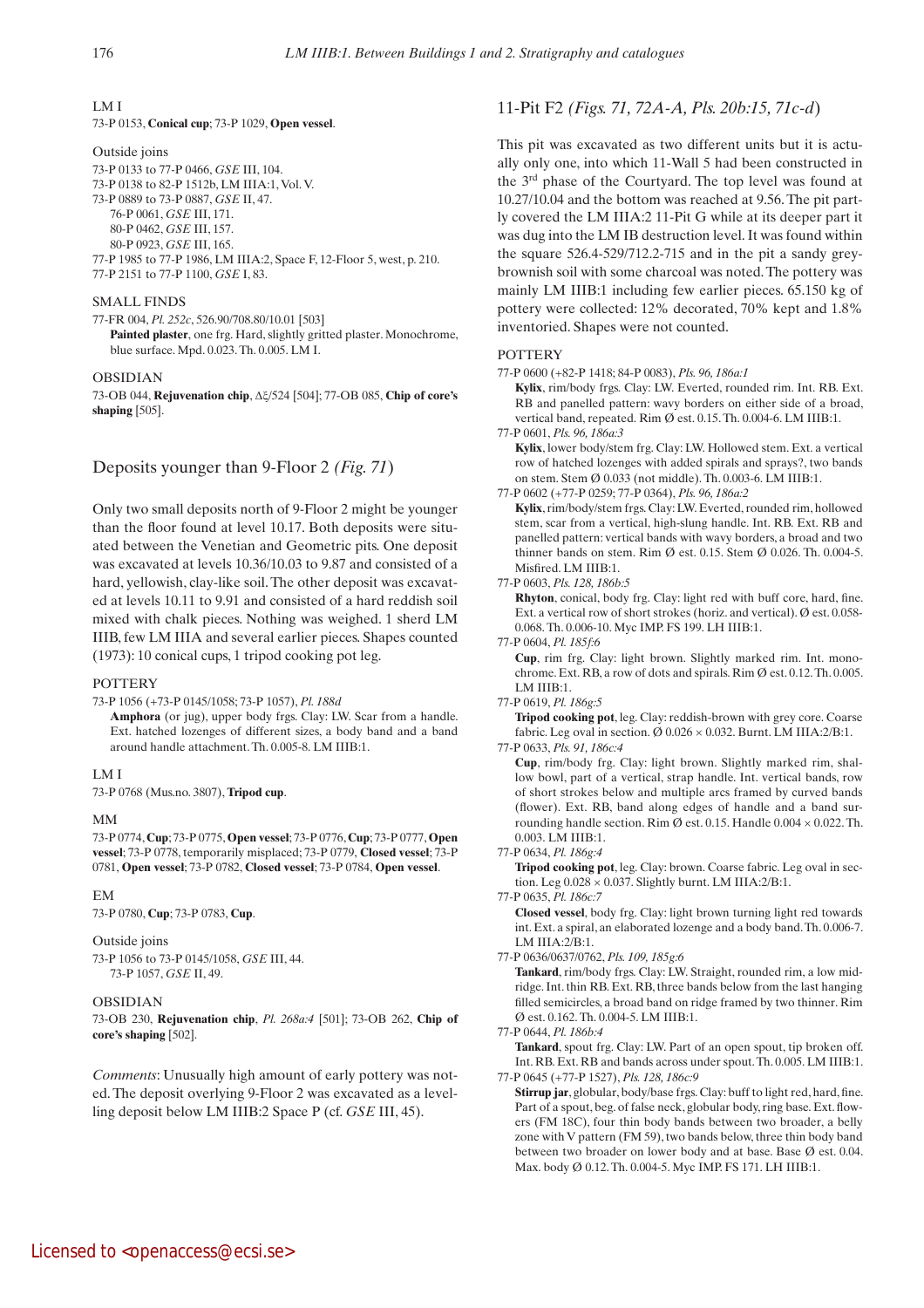77-P 0649/0652 (+77-P 0651), *Pls. 95, 185f:16*

**Bowl**, rim/body frgs. Clay: light brown. Straight rim with a low ridge below, a complete, horiz., strap handle. Int. RB and even body bands. Ext. RB, elaborated alternating arcs, one broad and two thinner body bands, a band around handle section and handle barred. Rim Ø est. 0.172. Handle 0.006 × 0.017. Th. 0.004. LM IIIB:1.

77-P 0650, *Pls. 126, 185f:11*

 **Kylix**, rim frg. Clay: buff, hard, fine. Short, rounded lip. Int. RB. Ext. RB and a horiz. whorl shell (FM 23). Rim  $\emptyset$  est. 0.16. Th. 0.004. Myc IMP. FS 257. LH IIIA:2.

77-P 0654, *Pls. 113, 186d:6*

 **Bowl**, shallow, full profile. Clay: brown. Plain ware. Everted rim, flat base, scar from a horiz. handle along rim. H 0.060-0.065. Rim Ø est. 0.174. Base Ø 0.04. Th. 0.005. LM IIIA:2/B:1.

77-P 1249, *Pl. 186d:4*

 **Bowl**, shallow, rim frg. Clay: light brown. Plain ware. Slightly marked rim, a complete, horiz., oval handle along rim. Rim Ø est. 0.17. Handle 0.008 × 0.011. Th. 0.005. LM IIIB:1.

77-P 1250, *Pl. 186b:8*

 **Closed vessel**, body frg. Clay: light greyish-brown. Ext. diagonal bands ending with dots and four body bands. Th. 0.010. LM  $IIIA:2/B:1$ .

77-P 1251, *Pl. 185f:1*

 **Cup**, rim frg. Clay: LW. A complete, vertical oval handle from rim. Int. RB. Ext. RB, monochrome handle with a reserved triangle on top and a body band. Rim Ø est. 0.12. Handle  $0.006 \times 0.016$ . Th. 0.003. LM IIIB:1.

77-P 1252, outside j.

77-P 1253, *Pls. 109, 186b:7* 

 **Mug**, rim frg. Clay: red. Straight, rounded rim. Int. RB. Ext. RB and a band 0.03 below. Part of a vertical band framing handle section. Rim Ø est. 0.125. Th. 0.005. Burnt. LM IIIA:2/B:1.

77-P 1254, *Pl. 186a:6*

 **Kylix**, body frg. Clay: LW. Ext. broad, curved band framed by thinner, the inner with fringes. Th. 0.004. LM IIIB:1.

77-P 1255, *Pls. 100, 186b:9*

 **Krater**, lower body/foot frg. Clay: light brown. Splaying foot. Ext. monochrome foot, a band above. Stem Ø 0.04. Foot Ø 0.095. Th. 0.007-8. LM IIIA:2/B:1.

77-P 1256, *Pls. 105, 186b:2*

Jar, wide-mouthed, rim/neck/body frg. Clay: creamy light brown. High, flaring neck/rim. Int. RB and accidental dots. Ext. monochrome rim/neck, running spiral on body. Rim Ø est. 0.16. Th. 0.004- 5. LM IIIB:1.

# 77-P 1257 (+77-P 1442/1470), *Pls. 105, 186b:1*

 **Jar**, wide-mouthed, rim/neck/body frg. Clay: LW. High, flaring rim/ neck, part of a vertical, roll handle and a horiz., roll below. Scar from similar double handles on the other side of the jar. Int. broad RB. Ext. RB, neck band, running spirals and a body band. Band around handle section and along edges of handles, the lower one barred. Rim  $\emptyset$  est. 0.136. Vertical handle 0.010  $\times$  0.011. Horiz. handle 0.008 × 0.010. Th. 0.003-5. Burnt. LM IIIB:1.

77-P 1258, *Pl. 185f:8*

 **Bowl**, rim frg. Clay: LW. Slightly marked rim. Int. RB. Ext. RB and alternating arcs. Rim Ø est. 0.15. Th. 0.003. LM IIIB:1.

77-P 1259, *Pl. 185f:12*

 **Cup**, base frg. Clay: LW. Raised base. Int. filled circle at base and a band above. Ext. base band. Base Ø est. 0.04. Th. 0.003. LM IIIB:1.

77-P 1260, *Pl. 186d:2*

 **Footed cup**, one-handled, lower body/stem/foot frg. Clay: light reddish-brown. Plain ware. Stem Ø 0.023. Foot Ø est. 0.068. Th. 0.004-5. Burnt. Late type. LM IIIB:1.

77-P 1261, *Pl. 186a:4*

 **Kylix**, body frg. Clay: LW. Scar from a vertical handle. Ext. broad curved band framed by thinner and dots, a body band and prob. bands along edges of handle. Th. 0.003. LM IIIB:1.

77-P 1262, *Pl. 185f:4*

 **Bowl**, rim frg. Clay: brown. Yellowish-white slip and reddish-brown paint. Slightly marked rim. Int. monochrome. Ext. RB, a band below, festoons with hatched triangles int and ext. Th. 0.004-5. LM IIIB:1. 77-P 1263, *Pl. 185f:5*

**Bowl**, rim frg. Clay: light reddish-brown. White slip, reddish-brown

paint. Straight rim. Int. monochrome. Ext. RB, hatched ovals and loops. Th. 0.004. Burnt. LM IIIB:1.

77-P 1264, *Pl. 185f:7*

 **Cup**, rim frg. Clay: light brown. Slightly everted rim. Int. RB. Ext. RB, shell and a vertical band around handle section. Th. 0.004. LM IIIB:1.

77-P 1265, *Pl. 186a:5*

 **Kylix**, lower body frg. Clay: LW. Ext. ending spirals and an upper stem band. Th. 0.005-6. LM IIIB:1.

77-P 1266, *Pls. 119, 186g:1*

 **Tripod cooking pot**, rim frg. Clay: red with partly grey core. Coarse fabric. High, flaring rim. Rim Ø est. 0.32. Th. 0.006-10. Burnt. LM IIIA:2/B:1.

77-P 1267, *Pls. 122, 186g:2*

 **Storage jar**, rim frg. Clay: light brown. Coarse fabric. Everted, squarish rim. Rim Ø est. 0.46. Th. 0.013-14. LM IIIA:2/B:1.

77-P 1268, *Pl. 186e:2*

 **Footed cup**, one-handled, rim frg. Clay: light red. Plain ware. Slightly marked rim, a complete, vertical, strap handle. Rim Ø est. 0.13 (uneven). Handle 0.005 × 0.017. Th. 0.003-4. LM IIIA:2.

77-P 1269, *Pl. 186g:3*

 **Tripod storage jar**?, leg. Clay: red. Coarse fabric. Broad leg, oval in section. Leg  $0.033 \times 0.044$ . LM IIIB:1.

77-P 1270, *Pl. 186e:4*

 **Bowl**, shallow, rim frg. Clay: brown. Plain ware. Everted rim, a complete, horiz., strap handle along rim. Rim Ø est. 0.20 Handle  $0.008 \times$ 0.022. Th. 0.004-7. LM IIIA:2/B:1.

77-P 1271, *Pl. 186e:7*

 **Bowl**, shallow, rim frg. Clay: light brown. Plain ware. Everted rim, a complete, horiz., strap handle along rim. Rim Ø est. 0.20. Handle  $0.009 \times 0.016$ . Th.  $0.005$ -6. Burnt. LM IIIA:2/B:1.

77-P 1272, *Pl. 186e:5*

Goblet, small, stem/foot frg. Clay: light brown. Plain ware. Solid stem. Stem Ø 0.020. Foot Ø 0.053. LM IIIA:2.

77-P 1273, *Pl. 187a:4*

 **Cooking dish**, body frg. Clay: reddish-brown with grey core. Coarse fabric. Th. 0.005-8. Burnt. LM IIIA:2/B:1.

77-P 1274, *Pls. 123, 186f:4*

 **Pedestal bowl**, rim/body frg. Clay: brown. Coarse fabric. Everted rim, flat on top, conical body. Rim Ø est. 0.34. Th. 0.007-9. LM IIIA:2/B:1. 77-P 1275, *Pls. 118, 187a:3*

 **Tripod cooking pot**, rim/body frg. Clay: red with grey core. Coarse fabric. High, flaring rim. Rim Ø est. 0.23. Th. 0.006. Burnt. LM

IIIA:2/B:1. 77-P 1276, *Pls. 119, 187a:1*

 **Tripod cooking pot**, rim/body frg. Clay: red with grey core. Coarse fabric. High, flaring rim. Rim Ø est. 0.27. Th. 0.009. Burnt. LM IIIA:2/B:1.

77-P 1288, *Pl. 186d:3*

 **Kylix**, rim frg. Clay: light brown. Plain ware. Slightly everted rim, a complete, high-slung, oval handle. Handle  $0.008 \times 0.014$ . Th. 0.003. LM IIIB:1.

77-P 1289, *Pl. 186d:5*

 **Bowl**, shallow, base/body frg. Clay: light red. Plain ware. Flat base. Base Ø 0.045. Th. 0.003. Burnt. LM IIIA:2/B:1.

77-P 1290, *Pl. 187a:2*

 **Tripod cooking pot**, body frg. Clay: reddish-brown with grey core. Coarse fabric. A complete, vertical, strap handle on upper body. Handle 0.013 × 0.025. Th. 0.006-7. Burnt. LM IIIA:2/B:1.

77-P 1295, *Pl. 186e:1*

 **Bowl**, shallow, rim frg. Clay: light brown. Plain ware. Everted rim, a complete, horiz., oval handle along rim. Rim Ø est. 0.16. Handle  $0.010 \times 0.014$ . Th. 0.006. LM IIIA:2/B:1.

77-P 1296, *Pls. 113, 186e:9*

 **Footed cup**, one-handled, full profile. Clay: light red. Plain ware. Slightly everted rim, scar from a handle. H 0.064. Rim Ø est. 0.118. Stem Ø 0.034. Foot Ø est. 0.066. Early type. LM IIIA:2.

77-P 1297, *Pls. 116, 186e:8*

 **Conical cup**, full profile. Clay: red. H 0.044. Rim Ø est. 0.12. Base Ø 0.039. Burnt. LM IIIA:2/B:1.

77-P 1306, *Pls. 116, 186f:5*

 **Ladle**, full profile. Clay: light reddish-brown. Plain ware. Straight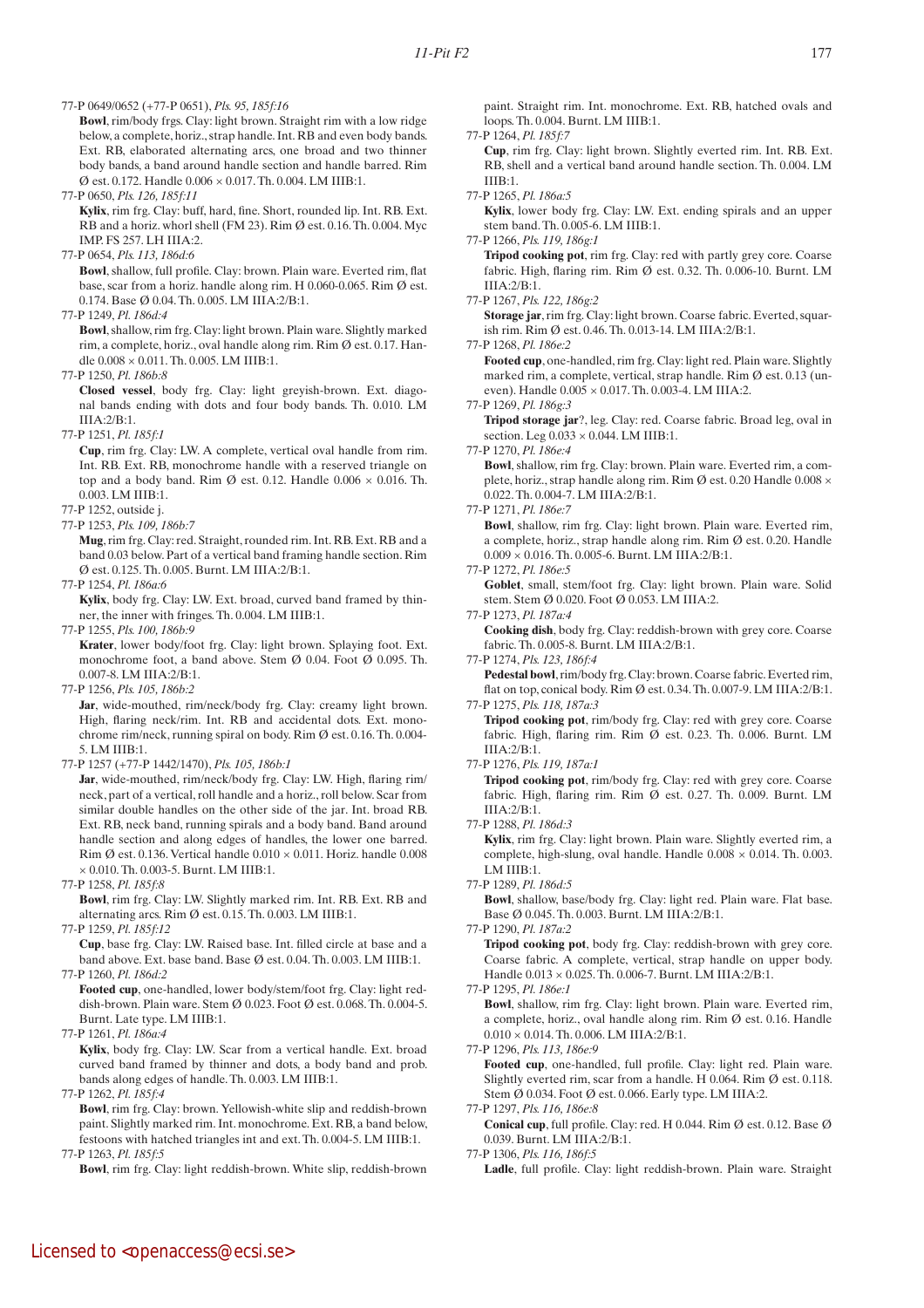rim, rounded base, scar from a high-slung handle. Rim  $\emptyset$  est. 0.105. H 0.054. Handle 0.011 × 0.018. Th. 0.004. LM IIIA:2/B:1.

77-P 1364, *Pl. 187a:6*

 **Tripod cooking pot**?, leg. Clay: red with grey core. Coarse fabric. Twelve, deep, vertical slashes on upper leg. Broad, flat leg, oval in section  $\varnothing$  0.032  $\times$  0.054. Burnt. LM IIIB:1.

77-P 1365, *Pl. 185f:10*

 **Bowl**, rim frg. Clay: LW. Slightly marked rim. Int. RB. Ext. RB, four vertical wavy bands. Rim Ø est. 0.16. Th. 0.003. LM IIIB:1.

77-P 1366, *Pl. 185f:15*

 **Cup**, body frg. Clay: LW. Ext. alternating arcs and a body band. Th. 0.003. LM IIIA:2/B:1.

77-P 1367, *Pl. 185f:3*

 **Bowl**, rim frg. Clay: LW. Slightly marked rim. Int. RB. Ext. RB, horiz. rows of short strokes (Minoan flower). Rim Ø est. 0.15. Th. 0.003. LM IIIB:1.

77-P 1368, *Pl. 186b:3*

 **Krater**, rim frg. Clay: light brown. Slightly everted rim. Ext. RB, spirals (or semicircles) with fringes (badly pres). Rim Ø est. 0.20. Th. 0.004. Burnt. LM IIIB:1.

77-P 1369, *Pl. 185f:13*

 **Bowl**, rim frg. Clay: light brown. Slightly marked rim. Int. broad RB. Ext. RB, vertical wavy borders framed by dots on one side and a wavy band on the other. Rim Ø est. 0.15. Th. 0.005. LM IIIB:1.

77-P 1370, *Pls. 113, 186d:1*

 **Footed cup**, one-handled, full profile. Clay: light red. Plain ware. Slightly everted rim, a complete, vertical, strap handle. H 0.063. Rim  $\varnothing$  est. 0.106. Stem  $\varnothing$  0.030. Foot  $\varnothing$  0.052. Handle 0.006  $\times$  0.016. Th. 0.004. Early type. LM IIIA:2.

77-P 1405, *Pls. 116, 186e:6*

Ladle, rim/handle frg. Clay: light greyish-brown. Plain ware. Slightly marked rim, a complete, high-slung, strap/oval handle. Handle 0.011 × 0.028. Th. 0.005. LM IIIA:2/B:1.

77-P 1411, *Pl. 186c:8*

 **Stirrup jar**, medium-sized, spout frg. Clay: LW. Ext. RB and a band at base of spout. Rim Ø est. 0.038. Th. 0.004-8. Misfired. LM IIIB:1. 77-P 1414, *Pls. 125, 186c:1*

 **Cup**, rim/body frg. Clay: light brown, fine. Slightly marked, rounded rim. Int. monochrome reddish-brown. Ext. RB, alternating arcs and four body bands. Rim Ø est. 0.12. Th. 0.003-7. KNO. LM IIIB:1.

77-P 1417, *Pl. 186c:6*

 **Amphoroid krater**, body frg. Clay: LW. Ext. high zigzag with irises framed by wavy bands and a body band. Th. 0.007-10. LM IIIA:2/B:1. 77-P 1423, *Pl. 186c:5*

 **Closed vessel** (stirrup jar, medium-sized), body frg. Clay: LW. Ext. zigzag and hatched triangles with spaced-out semicircles and three body bands. Th. 0.005-10. LM IIIB:1.

77-P 1437, outside j.

77-P 1447, *Pl. 186c:3*

 **Bowl**, base/body frg. Clay: LW. Flat base. Int. a filled circle at base and a band above. Ext. alternating arcs, four body bands and a base band. Base Ø est. 0.05. Th. 0.003-4. LM IIIB:1.

77-P 1456, *Pl. 187a:5*

 **Tripod cooking pot**, body frg. Clay: red. Coarse fabric. A complete, vertical, strap/oval handle on upper body. Handle  $0.015 \times 0.026$ . Th. 0.009-10. LM IIIA:2/B:1.

77-P 1463, *Pls. 113, 186f:2*

 **Cup**, shallow, full profile. Clay: reddish-brown. Plain ware. Slightly everted rim, flat base, a complete, vertical, strap handle. H 0.042. Rim Ø est. 0.114. Base Ø est. 0.035. Handle 0.005 × 0.014. Th. 0.003- 6. Burnt. LM IIIA:2/B:1.

77-P 1464, *Pls. 91, 185g:1*

 **Cup**, rim/body frg. Clay: light red to brown. Slightly everted rim. Int. RB. Ext. RB, elaborate shells and semicircles, three body bands. Rim Ø est. 0.13. Th. 0.003-4. LM IIIB:1.

77-P 1469, *Pl. 185g:5*

**Stirrup jar**, small, upper body frg. Clay: light greyish-brown. Squat shape. Ext. even body bands. Max. body Ø est. 0.16. Th. 0.004-5. LM IIIB:1.

77-P 1477, *Pl. 185g:4*

**Stirrup** jar, globular, base frg. Clay: light greyish-buff, hard, fine. A

complete, low ring base. Ext. monochrome. Base Ø est. 0.047. Th. 0.004. Myc IMP. FS 171/173. LH IIIB:1.

#### 77-P 1482, *Pl. 186f:1*

 **Footed cup**, one-handled, full profile. Clay: light red. Plain ware. Int. and ext. splashes of paint. Slightly everted rim, scar from the handle. H 0.063-0.064. Rim Ø est. 0.11. Stem Ø 0.029. Foot Ø 0.056. Th. 0.003-4. Early type. LM IIIA:2.

77-P 1651, *Pl. 186e:3*

 **Kylix**, stem/foot frg. Clay: light brown. Plain ware. Solid stem. Stem Ø 0.023. Foot Ø 0.070. LM IIIB:1.

#### 77-P 2036, *Pl. 186c:2*

 **Mug**, rim frg. Clay: light red with buff core, fine. Straight rim, three ridges below. Int. RB, and a band below. Ext. RB, a band under ridges and multiple stem angular (FM 19). Th. 0.004-5. Myc IMP. FS 225. LH IIIA:2.

### 77-P 2037/1446, *Pls. 93, 185f:14*

 **Cup**, shallow, rim/body frg. Clay: LW. Slightly everted rim, a complete, vertical, strap handle. Int. RB. Ext. vertical bands ending in a dot on top, four body bands, bands along edges of handle and a band around handle section. Rim Ø est. 0.136. Handle  $0.005 \times 0.016$ . Th. 0.003. LM IIIA:2/B:1.

77-P 2038, *Pl. 185f:2*

 **Cup**, rim frg. Clay: LW. Slightly everted rim. Int. RB. Ext. RB, loops below a wavy band. Th. 0.003. LM IIIB:1.

77-P 2039, *Pl. 185f:9*

 **Bowl**, lower body frg. Clay: LW. Int. a band close to base. Ext. three body bands. Th. 0.004. LM IIIB:1.

77-P 2040, *Pl. 186b:6*

 **Juglet**, upper body frg. Clay: LW. Beg. of a neck. Ext. neck band, parallel chevrons and hatched triangles, two body bands. Th. 0.003. Burnt. LM IIIA:2/B:1.

77-P 2043/1451, *Pls. 94, 185g:2*

 **Bowl**, rim/body frg. Clay: LW. Slightly marked rim. Int. RB. Ext. RB, alternating arcs, two body bands. Rim Ø est. 0.16. Th. 0.004. LM IIIB:1.

77-P 2045, *Pl. 186f:3*

 **Tripod cooking pot**, body frg. Clay: red. Coarse fabric. A complete, vertical, strap/oval handle on upper body. Handle 0.017 × 0.030. Th 0.009-10. Burnt. LM IIIA:2/B:1.

# LM I

77-P 1298, **Lamp**.

## MM

77-P 0643, **Tripod cooking pot**; 77-P 2044, *Pl. 185g:3*, **Cup**?

## Outside joins

77-P 0600 to 82-P 1418, *GSE* I, 91.

- 84-P 0083, *GSE* I, 66.
- 77-P 0602 to 77-P 0259, *GSE* III, 112.
- 77-P 0364, *GSE* III, 104.
- 77-P 0645 to 77-P 1527, *GSE* I, 83.
- 77-P 0649/0652 to 77-P 0651, Courtyard, related I, p. 152.
- 77-P 1252 to 77-P 1339, LM IIIA:2, Rubbish Area North, 11-Pit G, p. 242.
- 77-P 1257 to 77-P 1442/1470, *GSE* III, 94. 77-P 1437 to 80-P 0685, Layer with stones, p. 35.

# SMALL FINDS

77-M 052, *Pl. 251c:3*, 527.95/713.51/9.67 [476]  **Bronze nail**, frg. Broken into two pieces, corroded. Slightly bent, square in section, more pointed at one end. Thicker end seems to be remaining part of its head. Total L 0.065. Ø 0.003.

77-M 053, *Pl. 251c:4*, 528.80/713.49/9.82 [477]

 **Bronze nail**, frg. Very corroded, light green. Square in section. L 0.021. Ø 0.006.

77-TC 124, *Pls. 225, 251b* [478]

 **Terracotta tray**, rim frg. with beg. of a spout. Clay: red porous clay, tempered with straws and few larger sand grains. Uneven rim, roughly made flat on top. Est. Ø 0.60. L 0.108. H 0.086. W 0.103. Th. 0.017-19. Cf. *GSE* III, 82, 159 and 286.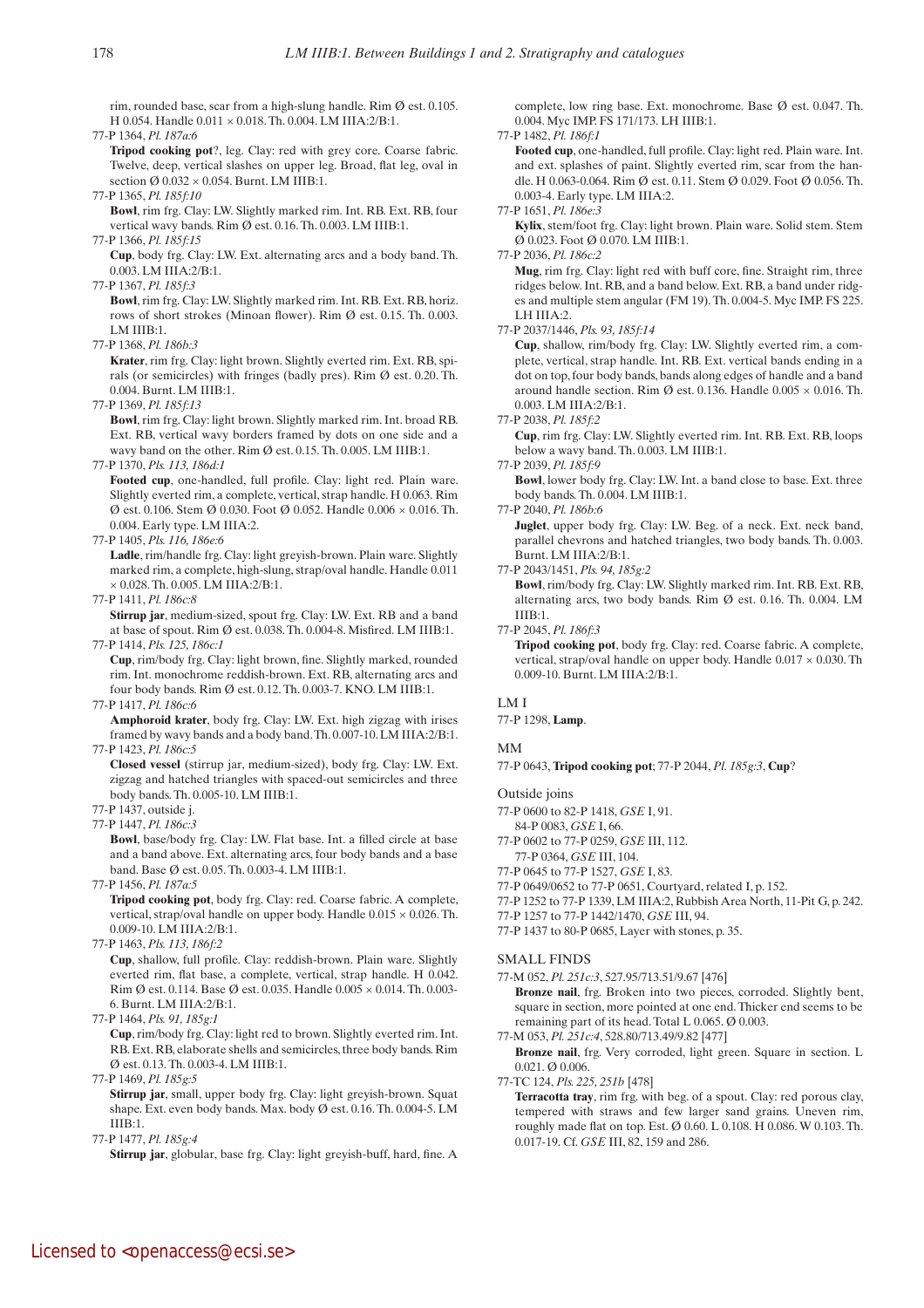77-FR 016, *Pl. 251c:6* [479]

Pumice stone, mended from two pieces. Irregular shape. On one side small, round depression in middle flanked by a thin groove on each side. Mpd 0.033.

77-MISC 023, *Pl. 251c:1* [480]

 **Pumice stone**, mended from two pieces. Irregular shape. Mpd 0.048. 77-MISC 033, *Pl. 251c:7* (see below, Shells) [481]

77-S 027, *Pls. 220, 251c:5,* 528.17/714.19/9.80 [482]

 **Stone vase**, rim frg. from plain bowl with curved profile? Grey limestone with large, white, pure calcite vein going diagonally. Curved profile, straight, flat rim. Rather smooth surface. H 0.037. Rim Ø est. 0.13-14. Th. 0.012-17. Mpd 0.066. Analysed. MM? Survival. Warren 1969, type 6.

77-S 029, *Pl. 251c:2* [483]

**Stone**. Of an irregular shape. Mpd 0.021.

## OBSIDIAN

77-OB 112a, **Platform rejuvenation flake**, *Pl. 267c:3* [484]; 77-OB 112b, **Platform rejuvenation flake** [484]; 77-OB 117a, **Flake of core's shaping**, *Pl. 265* [485]; 77-OB 117b, **Chip of core's reduction** [485].

#### BONES

This large pit contained many bones with fragments from several individuals from most of the species. *Ovis*, *Capra aegagrus cretensis*, *Bos*, and *Cervus* were only represented by adult animals, while *Capra*, *Ovis/ Capra*, and *Sus* were represented with both young and adult animals. Further one bone from *Lepus europaeus*.

#### **SHELLS**

2 *Murex* – lacks apex, with open body, L 0.052+; body frg. 2 *Patella* –  $0.038 \times 0.038$  (central hole  $0.015 \times 0.016$ );  $0.030 \times 0.027$  (central hole 0.002 × 0.003). 1 *Acanthocardia* – 2 distal frgs., 1 MNI. 8 *Arca* – 2 right: 1 small, incomplete, H *c.* 0.015; other H 0.024, hinge W 0.053+; five left: W 0.058, H 0.021, hinge incomplete, hole below and to right of umbo; W 0.054, H 0.020, hinge W 0.0495; W 0.051, H 0.022, hinge W 0.046, open body below umbo; hinge W 0.058+; two right: W 0.049, H 0.022, hinge W 0.046; 1 small. 1 *Spondylus* – lower, incomplete, L 0.070, fresh. 2 *Pinna* – frg., 0.0585 × 0.022; frg. 2 fossil oysters – 2 frgs, 1 in matrix. 1 *Paracentrotus* – many test frgs., two spines, and internal pieces (77- MISC 033).

*Comments*: There are many bones and shells, but relatively few small finds for such a large pit. The join to the layer with stones may perhaps indicate a scatter in connection with the LM IIIB:1 destruction.

# 12-Pit E *(Figs. 71, 72A-A, Pls. 22a:9, 12, 66a*)

12-Pit E is completely preserved and situated within the squares 526.7-528.5/709-710.5 just west of 11-Wall 6 south part. Stratigraphically the pit is situated below the oldest part of the LM IIIB:2 strata. It was excavated at levels from 10.21 down to 9.59/9.55. On the southeastern side it is cut down into LM IIIB:1 layers. Furthermore the pit is cut into the underlying LM IIIB:1 12-Pit K and both pits were cut deep down into the LM IB destruction level. The pit thus belongs to the latest part of the LM IIIB:1 phase. The soil is described as reddish-grey with a lot of big stones and pieces of charcoal and further down as reddish with small pieces of charcoal. The pit mainly contains LM IIIB. LM IIIA is also noted in all baskets. Further a few LM I and MM. 46.250 kg of pottery were collected: 15% decorated, 52% kept and 1.3% inventoried. Shapes were not counted.

#### **POTTERY**

#### 77-P 0450, *Pls. 96, 187b:11*

 **Kylix**, lower body/beg of stem frg. Clay: light red. Yellow slip and red paint. Hollowed stem. Ext. ending, vertical whorl shells and two stem bands. Stem Ø 0.029 (not middle). Th. 0.004. LM IIIB:1.

77-P 0451, *Pls. 92*, *187b:1*

 **Cup**, rim frg. Clay: light brown. Marked rim. Int. RB. Ext. RB and panelled pattern: elaborated lozenge with loops within vertical bands. Two body bands below. Rim Ø est. 0.14. Th. 0.003. Burnt. LM IIIB:1.

77-P 0500 (Mus.no. **KH Z 17**), *Pls. 187c:2, 273*

 **Stirrup jar**, large, shoulder frg. Clay: brown-grey, burnt hard. Black paint. Ext. remains of one body band below possible inscription: ]*kaka-*[. H 0.050. W 0.060. Th. 0.005-7. Analysed: local. Publ.: Tzedakis & Hallager 1978, 43-44. LM IIIB:1.

77-P 0501, *Pls. 125, 188a:2*

Vat, spout frg. Clay: light brown. Coarse fabric. Flat base, high rim sloping towards tip (broken off). Handmade, rough underneath. MpL 0.152. H sloping from 0.067 to 0.048. Th. 0.018-23. Burnt. LM IIIA:2/B:1.

77-P 0722, *Pl. 187d:2*

 **Amphoroid krater**, neck/body frg. Clay: dark red with thick grey core. Int. cream white slip and dark red RB. Ext. (cream grey slip and brown paint) filled semicircles and dots on either side of a thin neck band, three vertical bands. Th. 0.10. Palaikastro IMP. LM IIIB:1.

#### 77-P 0804, *Pl. 187b:4*

Ladle, base frg. Clay: LW. Rounded base. Ext. a filled circle under base and part of three large, filled semicircles on body. Th. 0.005. Th. of base 0.010. LM IIIB:1.

77-P 0805, *Pl. 187c:3*

 **Stirrup jar**, small, body frg. Clay: light brown. Scar from false neck and one handle. Ext. neck band and band continuing down around handle section. Part of two birds separated by a vertical row of dots. Th. 0.005. LM IIIB:1.

77-P 1042, *Pl. 188a:1*

Lid?, part of a flat oblong disc with one rounded end pres. Clay: light brown. Coarse fabric. Rough underside and smooth slightly uneven overside. Pres. L 0.19. MpW 0.175. Th. 0.016-23. LM IIIB:1.

77-P 1046, *Pls. 100, 187d:6*

 **Krater**, lower body/foot frg. Clay: LW. Part of a high ring foot, a ridge between body and foot. Int. a band encircling base. Ext. broad band on lower bowl/upper stem, a thin band below. Stem Ø 0.064. Th. 0.008. LM IIIB:1.

77-P 1056, *Pl. 187e:6*

 **Amphoroid krater**, body frg. Clay: light reddish-brown with thin grey core. Ext. high wavy bands (octopus) and three body bands. Th. 0.008-14. LM IIIB:1.

77-P 1057, *Pls. 108, 187e:1*

 **Pyxis**, rim/body frg. Clay: light brown. A hole going through the upper body. Int. RB. Ext. Broad RB, a band on lower shoulder going down on upper body, a thin band and a zigzag. Rim Ø est. 0.13. Th. 0.005-6. LM IIIB:1.

 **Amphoroid krater**, handle frg. Clay: red. Part of a broad handle consisting of two rolls with a third small roll in-between. Ext. bands along edges and along either side of central roll. Handle 0.022 × 0.052. LM IIIB:1.

 **Kylix**, body frg. Clay: light brown. Int. thin and broad body bands. Ext. horiz. bands between two loops?, one broad and three thin body bands. Th. 0.004-6. LM IIIB:1.

77-P 1069, *Pl. 187e:5*

 **Amphoroid krater**, body frg. Clay: LW. Ext. a high zigzag with filled shells and concentric semicircles, a body band. Th. 0.009-10. LM IIIB:1.

77-P 1070/1160, *Pl. 187e:3*

 **Closed vessel**, body frgs. Clay: light brown. Ext. neck band, a row of dots and a high wavy band. Th. 0.005. LM IIIB:1.

77-P 1071, *Pl. 187b:8*

 **Footed cup**, two-handled, lower bowl, stem/foot frg. Clay: LW. Int. a

<sup>77-</sup>P 1058, *Pl. 187d:3*

<sup>77-</sup>P 1068, *Pl. 187b:5*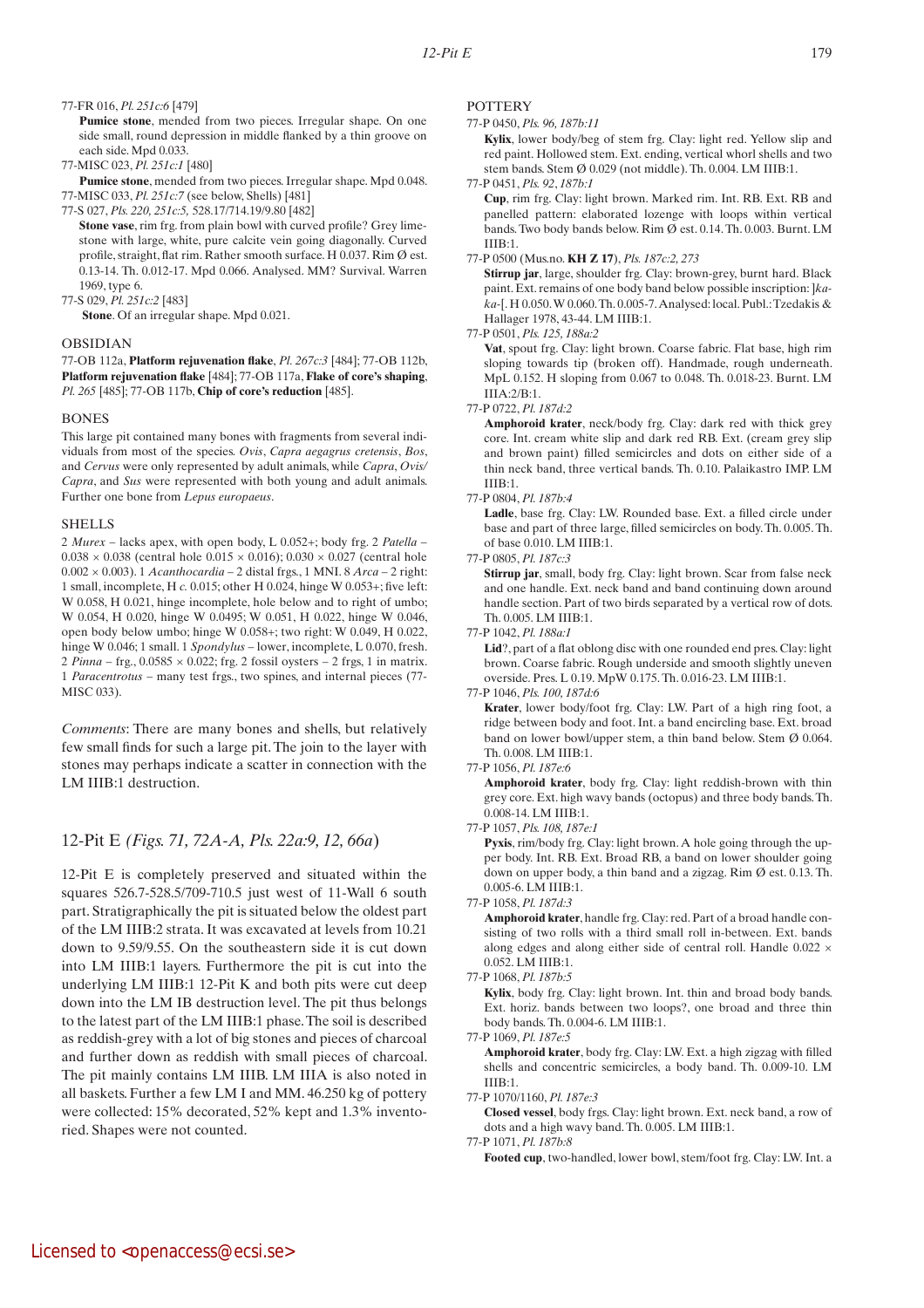band encircling base, a second band above. Ext. monochrome stem/ foot. Stem Ø 0.025. Th. 0.006. LM IIIB:1.

77-P 1077, *Pl. 187b:6*  **Bowl**, rim frg. Clay: light buff, hard, fine. Straight rim. Int. monochrome black. Ext. RB and a spiral. Rim  $\emptyset$  est. 0.16. Th. 0.005-6. KNO. LM IIIB:1.

77-P 1078 (+77-P 0292; 77-P 0446; 77-P 0498), *Pls. 95, 187b:13*

 **Kylix**, rim/body frgs. Clay: LW. Everted, rounded rim. Int. RB. Ext. RB and filled circles framed by dots (sea-anemones). Rim Ø est. 0.17. Th. 0.003. LM IIIB:1.

77-P 1114, *Pl. 188a:3*

 **Tripod cooking pot**, body frg. Clay: red. Coarse fabric. A complete, strap, vertical handle on upper body. Handle  $0.013 \times 0.025$ . Th. 0.006-7. Burnt. LM IIIA:2/B:1.

77-P 1115, *Pl. 187c:5*

 **Stirrup jar**, body frg. close to a handle (or spout?). Clay: buff, fine. Ext. a band around handle, a flower, three thin body bands between two broader, a thin band below. Th. 0.004-5. Myc IMP. LH IIIB:1.

77-P 1116, *Pl. 187e:7*

 **Closed vessel**, body frg. Clay: LW. Ext. two body bands, a Minoan flower framed by vertical bands. Th. 0.006-7. Misfired. LM IIIB:1.

77-P 1117, *Pl. 187f:4* Footed cup, one-handled, stem/foot frg. Clay: light brown. Plain ware. Stem Ø 0.025. Foot Ø 0.061. Late type. LM IIIB:1.

77-P 1118, *Pl. 187f:3*

 **Footed cup**, one-handled, lower body/stem/foot frg. Clay: light brown. Plain ware. Stem Ø 0.026. Foot Ø 0.063. Th. 0.004-5. Late type. LM IIIB:1.

77-P 1158, *Pl. 187e:2*

 **Amphoriskos**, body frg. Clay: LW. Part of a neck. Ext. neck band, simple foliate within rows of dots and three body bands. Th. 0.003-4. Misfired. LM IIIA:2/B:1.

77-P 1159 (+73-P 1039; 78-P 0220), *Pls. 111*, *187e:4*

 **Basket vase**, rim/body frgs. Clay: light brown. Everted (ledged) rim, a ridge below. Int. RB. Ext. RB, barred on ridge, a band below, a "ladder", two wavy bands and loops? Rim Ø est. (uneven) 0.09. Th. 0.003. LM IIIB:1.

77-P 1162, *Pl. 187b:2*

 **Cup**, body frg. Clay: LW. Scar from a vertical, strap handle. Int. a body band. Ext. band around handle section, part of main dec. and a body band. Th. 0.003-4. LM IIIA:2/B:1.

77-P 1163/2030, *Pl. 187b:9*

 **Kylix**, lower body frgs. Clay: buff, fine. Ext. vertical whorl shells and multiple hooked stem (FM 23 and 19) and four body bands pres. Th. 0.004-5. Myc IMP. FS 258B. LH IIIB:1.

77-P 1174, *Pls. 112, 187f:1*

 **Kylix**, rim/body/stem frg. Clay: light brown. Plain ware. Slightly marked rim, rather deep bowl, hollowed stem, one complete and part of a second high-slung, oval handle (loop-handled). Rim Ø est. 0.156. Handle 0.007 × 0.013. Stem Ø 0.034 (not middle). Th. 0.004-8. LM IIIA:2.

77-P 1175, *Pl. 187f:2*

 **Footed cup**, one-handled, rim/body/stem frg. Clay: reddish-brown with black core. Plain ware. Straight rim and a complete, vertical, oval handle. Rim Ø est. 0.11. Stem 0.021. Handle  $0.006 \times 0.011$ . Th. 0.003-4. Late type. Burnt. LM IIIB:1.

77-P 1241, *Pl. 187b:12*

 **Kylix**, rim frg. Clay: LW. Everted rim. Int. RB. Ext. RB and panelled pattern: vertical band with wavy borders. Rim Ø est. 0.15. Th. 0.004. LM IIIB:1.

77-P 1242, *Pl. 187b:3*

 **Bowl**, rim frg. Clay: LW. Straight rim with a low ridge below. Int. RB. Ext. RB, a wavy band, festoons with chevrons. Th. 0.003. Misfired. LM IIIB:1.

77-P 1243, *Pl. 187d:5*

 **Amphoroid krater**, rim frg. Clay: light brownish-grey. Everted rim, flat on top. A low ridge below. Int. RB. Ext. filled semicircles on top of rim, RB and filled connected semicircles. Rim Ø est. 0.28. Th. 0.008. LM IIIA:2/B:1.

77-P 1244, *Pl. 187d:4*

 **Amphoroid krater**, body frg. Clay: light brown. Ext. an octopus and three body bands. Th. 0.007-12. LM IIIB:1.

77-P 1245, *Pl. 187d:1*

 **Amphoroid krater**, handle frgs. Clay: light brown. Everted rim, flat on top, upper and lower part of a broad, strap handle with a groove in the middle. Int. RB. Ext. filled semicircles on top of rim and bands along edges of handle. Rim  $\varnothing$  est. 0.32. Handle 0.017  $\times$  0.056. LM IIIB:1.

77-P 1427, *Pl. 187d:8*

 **Krater**, base frg. Clay: light brown. Flat base. Int. three bands encircling base. Ext. base band and a thin band above. Base  $\emptyset$  est. 0.07. Th. 0.007-10. LM IIIB:1.

77-P 1567, *Pl. 187d:7*

 **Krater**, rim frg. Clay: LW. Everted rim. Int. broad uneven RB. Ext. RB and filled semicircles. Rim Ø est. 0.27. Th. 0.006. LM IIIB:1.

77-P 1795b, *Pl. 187b:10*

 **Kylix**, rim/body frg. Clay: light red with buff core. Short, everted lip with a groove below. Int. and ext. monochrome red. Rim Ø est. 0.14. Th. 0.004. Myc IMP. FS 264. LH IIIA/B:1.

77-P 2029, *Pl. 187b:7*

 **Bowl**, rim frg. Clay: LW. Straight rim with a low ridge below. Int. RB. Ext. RB and alternating arcs. Rim  $\emptyset$  est. 0.16. Th. 0.003-4. LM IIIB:1. 77-P 2031, *Pl. 187c:4*

 **Stirrup jar**, upper body frg. Clay: buff fine. Ext. flower (FM 18C), four thin body bands between two broader. Th. 0.003-4. Myc IMP. LH IIIB:1.

77-P 2032, *Pl. 187b:14*  **Kylix**, stem frg. Clay: LW. Hollowed stem. Ext. even bands. Stem Ø 0.024. LM IIIB:1.

77-P 2033, *Pl. 187b:15*

 **Kylix**, lower body frg. Clay: LW. Scar from a hollowed stem. Ext. three body bands and a broad stem band. Th. 0.005. LM IIIB:1.

77-P 2034, *Pl. 187c:1*

**Stirrup jar**, large, body frgs. Clay: red turning grey towards int. Ext. high wavy bands (octopus). Th. 0.009-10. Mid-body Ø est. 0.28. KNO. LM IIIB:1.

# LM I

77-P 1045, **Open vessel**.

# MM

77-P 1161, **Closed vessel**.

# Outside joins

77-P 1078 to 77-P 0292, *GSE* I, 94. 77-P 0446, *GSE* III, 106. 77-P 0498, *GSE* III, 101.

77-P 1159 to 73-P 1039, *GSE* III, 44. 78-P 0220, *GSE* III, 50.

# SMALL FINDS

- 77-TC 039 (former 77-P 1103), *Pls. 224, 252a:5*, 527/510/9.63 [486]
- **Clay stopper**, almost completely pres. lid-type. Clay: brown reddish, but burnt mainly dark grey, finely gritted. Top: flat conical. No fractures to indicate a true sealing, sightly polished on surface. No seal impressions, no string holes. Pres. H 0.0365. Ø 0.048-45. H above rim 0.01. Fits large stirrup jar, 77-P 0851, from LM IB House I, Room M. Publ.: Hallager 2001, 12-13 and fig. 8b. LM IB.
- 77-TC 040, *Pls. 221, 252a:2*, 528.40/709.68/10.01[487]

 **Clay lining**?, frg. with three surfaces. Brick-red clay with much straw and few small white spots. Two edges pressed against (smooth?) stones, surface with faint grooves from fingers. Could originally have been a fill between slab stones in a slabbed floor? L 0.083. W 0.040. Th. 0.028.

77-MISC 012, *Pl. 252a:4*, 527.70/709.70/10.01 [488]

**Pumice stone**. Of a roughly rounded shape. Ø 0.024. 77-MISC 015, *Pls. 226, 252a:3*, 527.40/709.60/10.01 [489]

Pumice stone. Light grey with darker veins. Of a rounded shape. Centrally placed hole intentionally pierced through. H 0.021. Ø 0.020. Ø of hole 0.004.

77-S 042, *Pls. 226, 252a:1*, 527.00/709.40/9.63 [490]  **Stone weight**, fish-net sinker. Buff-light brown, very porous sandstone. Rounded stone with a centrally placed, intentionally pierced